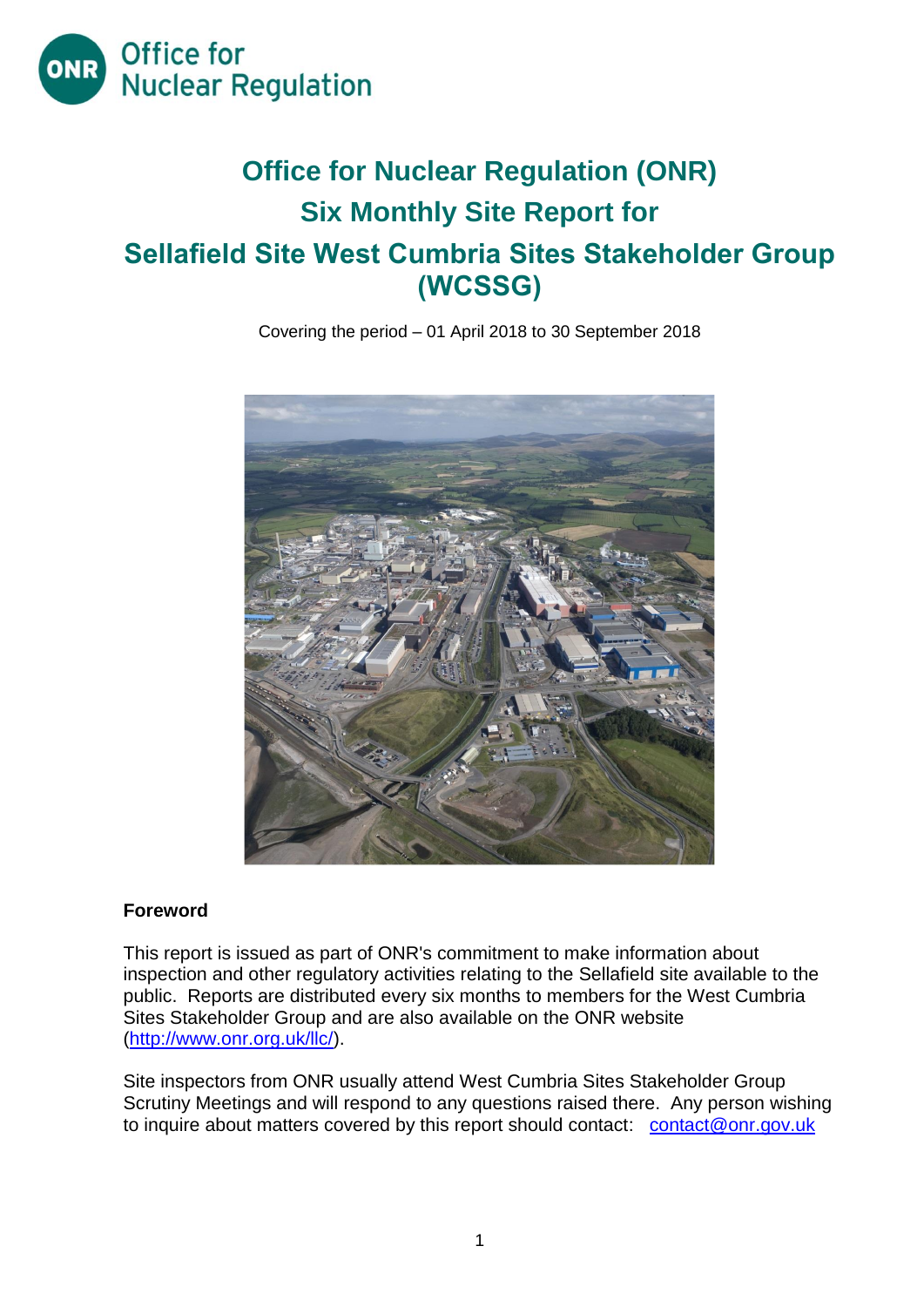## **TABLE OF CONTENTS**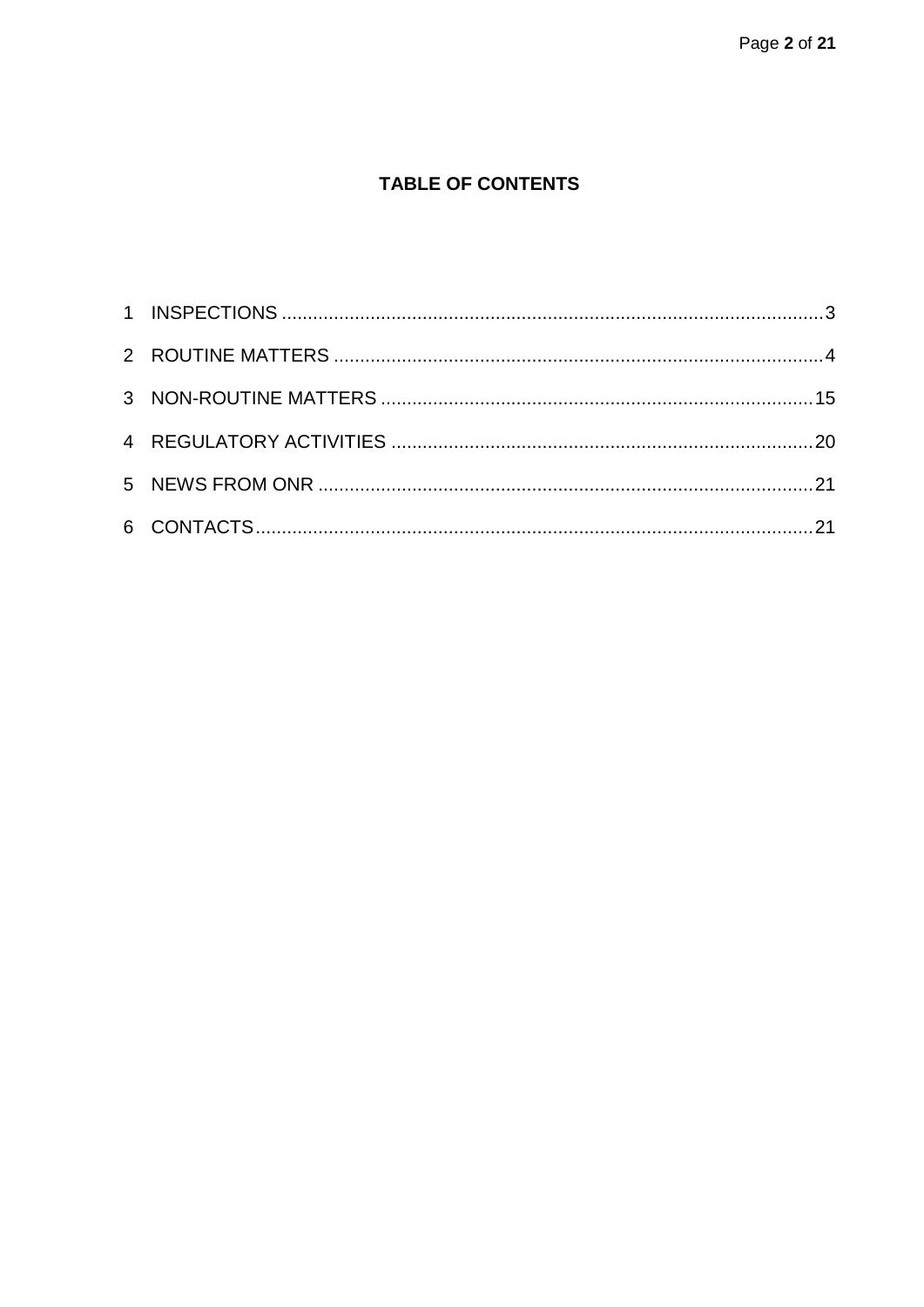# **1 INSPECTIONS**

#### **1.1 DATES OF INSPECTION**

<span id="page-2-0"></span>ONR nuclear safety inspectors made inspections on the following dates during this quarter:

| Period -<br>01 April 2018<br>30 September 2018 | <b>April</b><br>2018                   | May<br>2018                        | June<br>2018                            | July<br>2018      | <b>August</b><br>2018                   | <b>September</b><br>2018                   |
|------------------------------------------------|----------------------------------------|------------------------------------|-----------------------------------------|-------------------|-----------------------------------------|--------------------------------------------|
| <b>Special Nuclear</b><br><b>Materials</b>     | 01<br>04<br>17<br><b>April</b>         | 01<br>10<br>May                    | $13 - 14$<br>June                       | $24 - 25$<br>July |                                         | 19<br><b>September</b>                     |
| <b>THORP</b>                                   |                                        | 10<br><b>May</b>                   | $05-07$<br>June                         | 03-04<br>July     |                                         | 06<br>$11 - 12$<br><b>September</b>        |
| Decommissioning                                | $10 - 11$<br><b>April</b>              | $08-11$<br>$15 - 16$<br><b>May</b> | 05<br>June                              | 03-04<br>July     | 08<br><b>August</b>                     | 04<br><b>September</b>                     |
| <b>Magnox</b>                                  | 26<br><b>April</b>                     | $22 - 24$<br>May                   | 27<br>June                              | $3-5$<br>July     |                                         |                                            |
| <b>Operational Waste</b><br><b>Facilities</b>  | $10 - 12$<br>$17 - 18$<br><b>April</b> | $09-10$<br>$22 - 24$<br>May        | 05-07<br>$13 - 14$<br>$20 - 21$<br>June | $10 - 12$<br>July | $07 - 08$<br>$22 - 23$<br><b>August</b> | $05 - 06$<br>$12 - 14$<br><b>September</b> |
| <b>Infrastructure</b>                          | 11<br><b>April</b>                     | 02<br>23<br><b>May</b>             | 19-20<br>June                           | 10<br>July        |                                         | 04<br><b>September</b>                     |
| Corporate                                      |                                        |                                    |                                         |                   | 08-09<br><b>August</b>                  |                                            |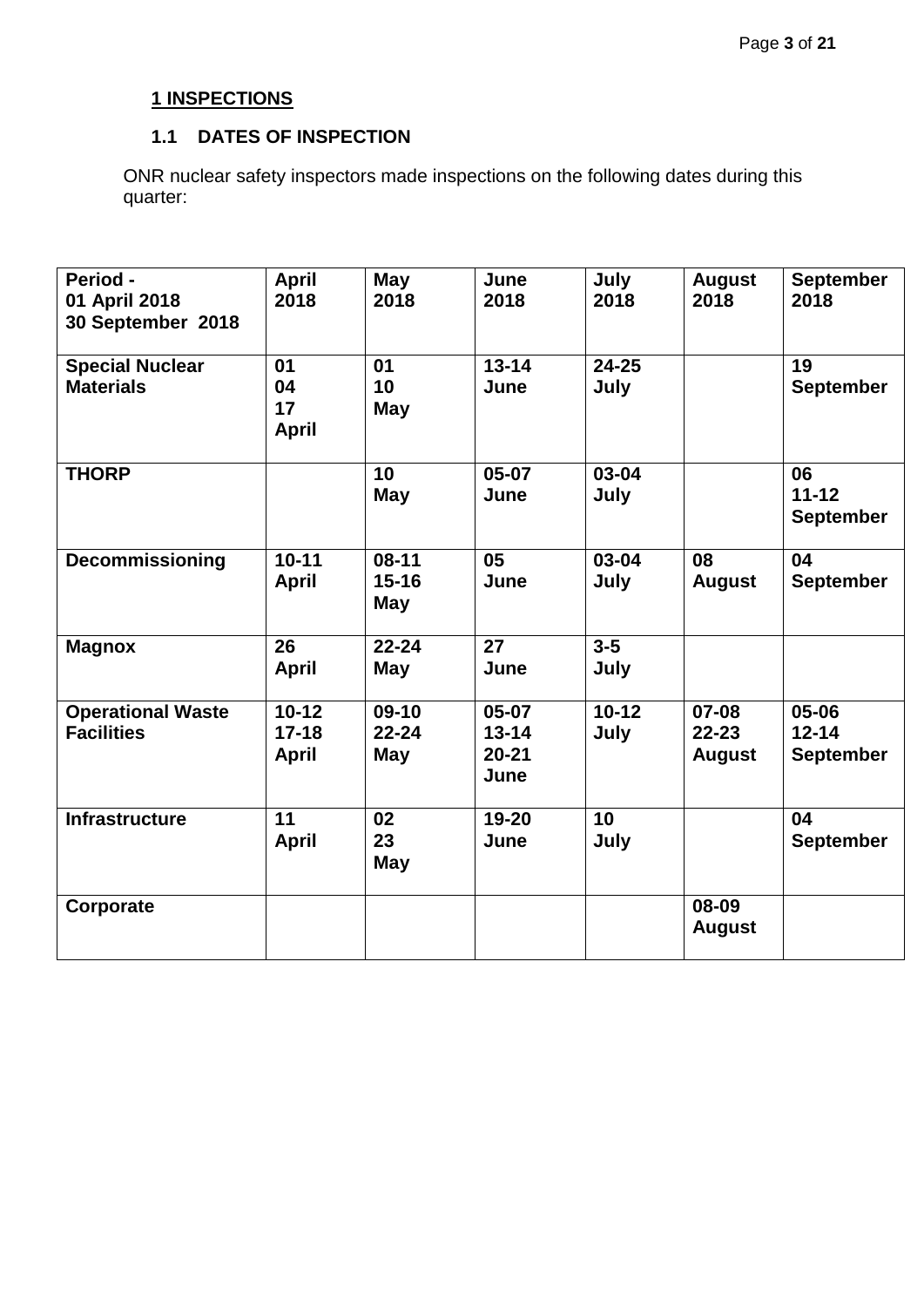#### **2 ROUTINE MATTERS**

#### **2.1 Inspections**

Inspections are undertaken as part of the process for monitoring compliance with:

- The conditions attached by ONR to nuclear site licences granted under the Nuclear Installations Act 1965 (NIA65) (as amended);
- The Energy Act 2013:
- The Health and Safety at Work etc. Act 1974 (HSWA74): and
- Regulations made under HSWA74, for example the Ionising Radiations Regulations 2017 (IRR17) and the Management of Health and Safety at Work Regulations 1999 (MHSWR99).

Inspections entail monitoring the licensee's actions in relation to incidents, operations, maintenance, projects, modifications, safety case changes and any other matters that may affect safety on the site. The licensee, Sellafield Ltd, is required to make and implement adequate arrangements under the conditions attached to the licence in order to ensure legal compliance. Inspections seek to judge both the adequacy of these arrangements and their implementation.

In general, ONR judged the arrangements made and implemented by the site in response to safety requirements to be adequate in the areas inspected. However, where improvements were considered necessary, the licensee made satisfactory commitments to address the issues, and our inspectors will monitor progress during future visits. Where necessary, ONR will take formal regulatory enforcement action to ensure that appropriate remedial measures are implemented to reasonably practicable timescales.

In this period, routine inspections at Sellafield Ltd covered the following:

#### **Sellafield Compliance, Intelligence and Enforcement (SCIE) sub-division.**

The SCIE sub-division's objective is to seek evidence-based confidence that Sellafield Ltd is complying with its statutory obligations and that workers and the public are protected from the hazards of the site.

#### **Routine Matters - Corporate Inspection Programme**

ONR's corporate inspection programme for the Sellafield site has three main areas of focus:

- Examining the adequacy of the arrangements that Sellafield Ltd has made to comply with its nuclear site licence, securing improvements as necessary; and
- Working with Sellafield Ltd to advise on, and support, its leadership and management for safety activities; and
- Overseeing Sellafield Ltd's organisational capability and management of organisational change.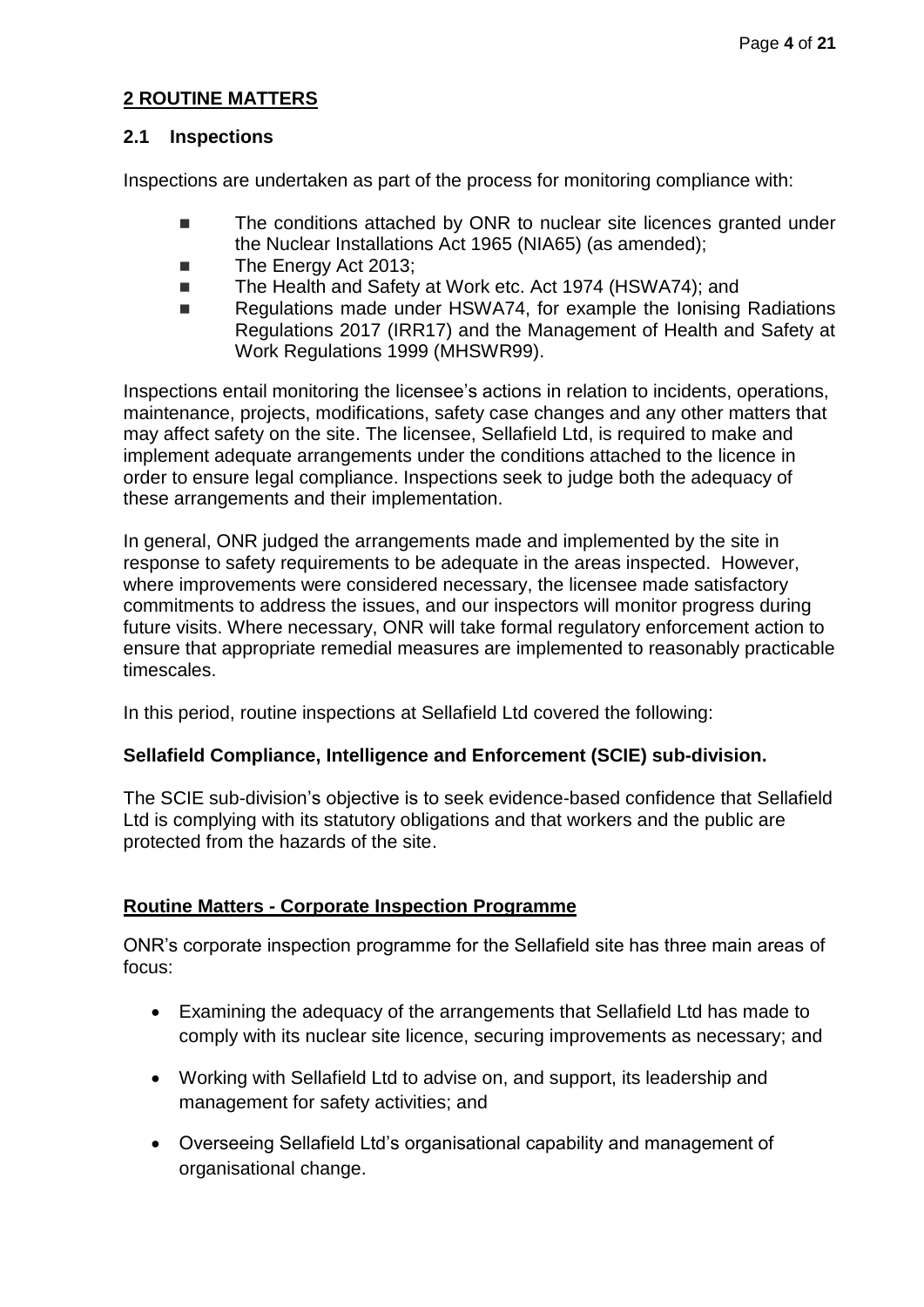ONR carried out a number of inspections during the period covered by this report. ONR also continued to monitor and support delivery of the improvements identified during earlier inspections.

During this period ONR closed a Regulatory Issue relating to Sellafield Ltd's arrangements for periodic review of safety cases. ONR also withdrew its approval of Sellafield Ltd's arrangements for compliance with LC 15 (Periodic Review). This means Sellafield Ltd is now free to modify these arrangements in the future without detailed regulatory scrutiny. ONR made this decision on the basis that the approval no longer serves a useful purpose, with the requirement for 10-yearly reviews now well established on the site.

Through other Regulatory Issues, ONR is seeking improvements in Sellafield Ltd's records management system, clarity of decommissioning strategy, and approach to disciplined operations.

ONR is continuing to monitor Sellafield Ltd's progress in addressing three open Regulatory Issues relating to leadership and management for safety (specifically: consistency of safety leadership, the design and implementation of the licensee's safety management system, and working level instructions). ONR is satisfied with Sellafield Ltd's progress on the first two issues but has escalated our oversight of the third.

During this period ONR raised three Regulatory Issues to track improvements Sellafield Ltd is making to its management arrangements in line with its revised status as an 'upper tier' site under the Control of Major Accident Hazard (COMAH) Regulations, 2015. ONR is satisfied with the progress Sellafield Ltd is making on two of these issues but has escalated its oversight of the third, (concerning improvements to Sellafield Ltd's safety management system).

ONR has maintained close oversight of Sellafield Ltd's transformation plan, which defines the way Sellafield will organise its operations going forwards. ONR applied our flexible permissioning arrangements to the organisational changes associated with introduction of Sellafield Ltd's new operating model in June 2018. This entailed a series of interventions to gain confidence in the design of the organisational changes and Sellafield' Ltd's readiness to implement them. A further intervention will be carried out post-implementation.

ONR also carried out an intervention in August 2018 to gain confidence in Sellafield Ltd's 'intelligent customer' capability ahead of award of the Programme and Project Partners (PPP) contracts. ONR found minor shortfalls in Sellafield Ltd's arrangements which we are following up via a Regulatory Issue.

#### **Routine Matters – Magnox**

Within the Magnox Operating Unit (MOU), ONR carried out two planned Licence Condition (LC) Compliance Inspections and two System Based Inspections (SBIs) during the period of this report.

For the planned inspections, ONR judged that licensee compliance with LC27; (Safety mechanisms, devices and circuits), LC32; (Accumulation of radioactive waste), and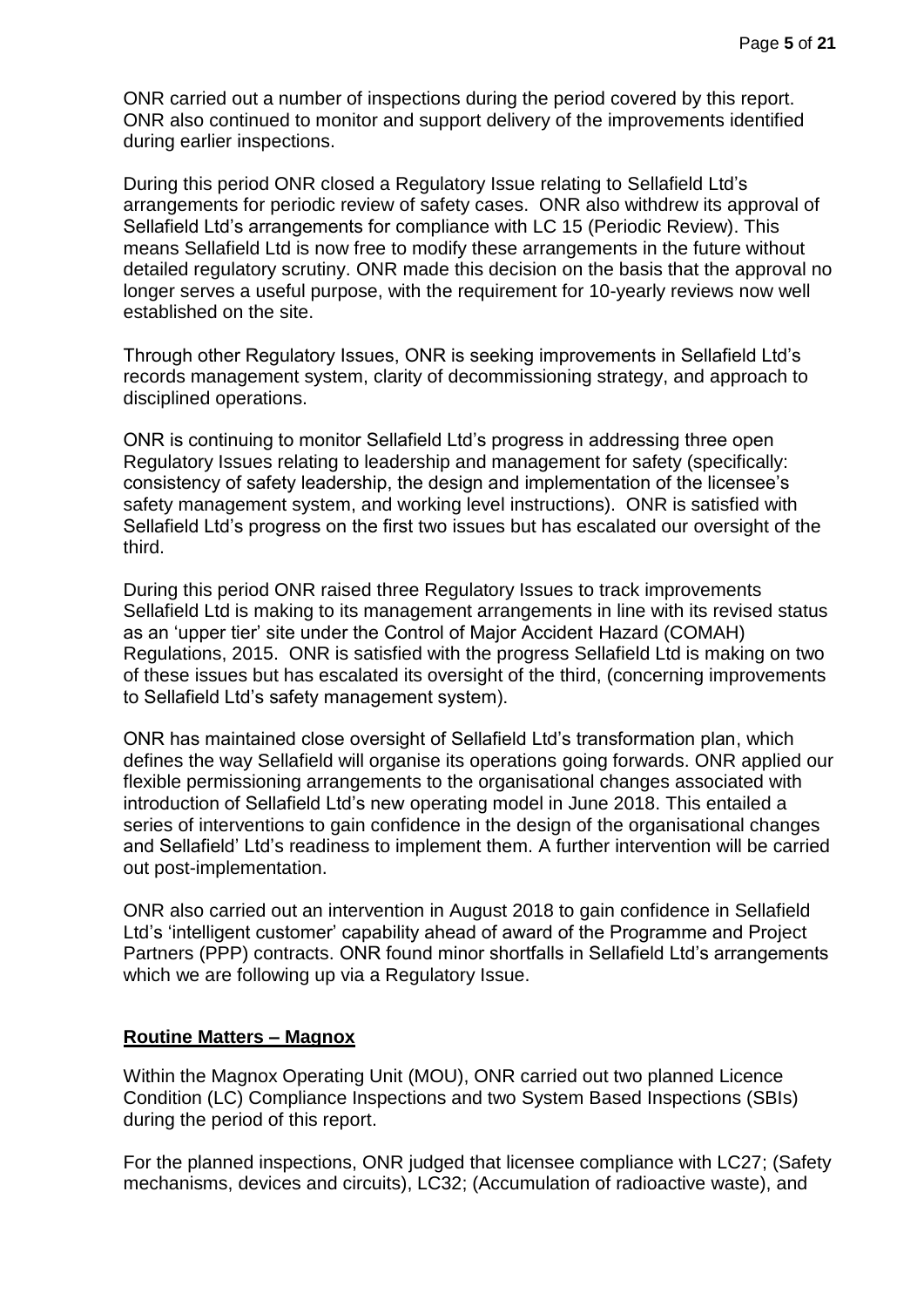LC26; (Control and supervision of operations) were all rated as Green (no formal action).

For the SBI of the fuel route and dissolution in the Magnox Reprocessing Facility (MRF), the LCs inspected were the standard set for SBIs: LC10; Training, LC23; Operating rules, LC24; Operating instructions, LC27; Safety mechanisms, devices and circuits, LC 28; Examination, inspection, maintenance and testing, and LC34; Leakage and escape of radioactive material and radioactive waste.

All six LCs were rated as Green (no formal action). During the inspection, a few minor observations were raised with the licensee, however, ONR judged that these did not merit further regulatory oversight. Overall, ONR judged that the system adequately fulfils the requirements of the safety case.

For the SBI of the high active and medium active cycles in the Magnox Reprocessing Facility (MRF), the LCs inspected were the standard set for SBIs listed above.

All six LCs were rated as Green (no formal action). During the inspection, ONR raised three Regulatory Issues for Sellafield Ltd to address minor shortfalls, which we will follow up as normal business. Overall, ONR judged that the system adequately fulfils the requirements of the safety case.

#### **Routine Matters – Infrastructure**

During the period ONR inspected the arrangements for compliance with LC32; Accumulation of radioactive waste, within the National Nuclear Laboratory (NNL) Central Laboratory organisation. NNL is a tenant on the licensed site conducting activities that affect nuclear safety, and so is subject to licence condition compliance and other relevant inspections. NNL Central Laboratory provides a number of important roles (e.g. material characterisation, chemical, physical and radiometric measurement and analysis) that support the safety of Sellafield site-wide operating facilities, including its high hazard and risk reduction work.

ONR considered that Sellafield Ltd, as the licensee, provided an adequate level of assurance as to its management and control of its tenant. The NNL Central Laboratory organisation demonstrated an adequate understanding of the licensee's site-wide arrangements and had adequately implemented its arrangements here. Indeed, this implementation was good in several areas, for example through planned introduction of a very low level waste stream, and the use of the licensee's subject matter experts to assess NNL's waste co-ordinators. However, there were also some minor areas for improvement, for example the establishing of designated parking locations for waste drums within its laboratories. ONR considered that an inspection rating of Green (No formal action) was merited here.

ONR also inspected arrangements for compliance with LC35; Decommissioning, within the licensee's Inactive Tank Farm. Although the Inactive Tank Farm has limited direct claims placed on it for the purpose of nuclear safety it has an important duty role to provide bulk chemicals to the site. It supports several operations on the Sellafield site that are important to nuclear safety and the high hazard and risk reduction activities.

The licensee demonstrated an adequate understanding of the site-wide LC35 arrangements and that SL had adequately implemented its arrangements here.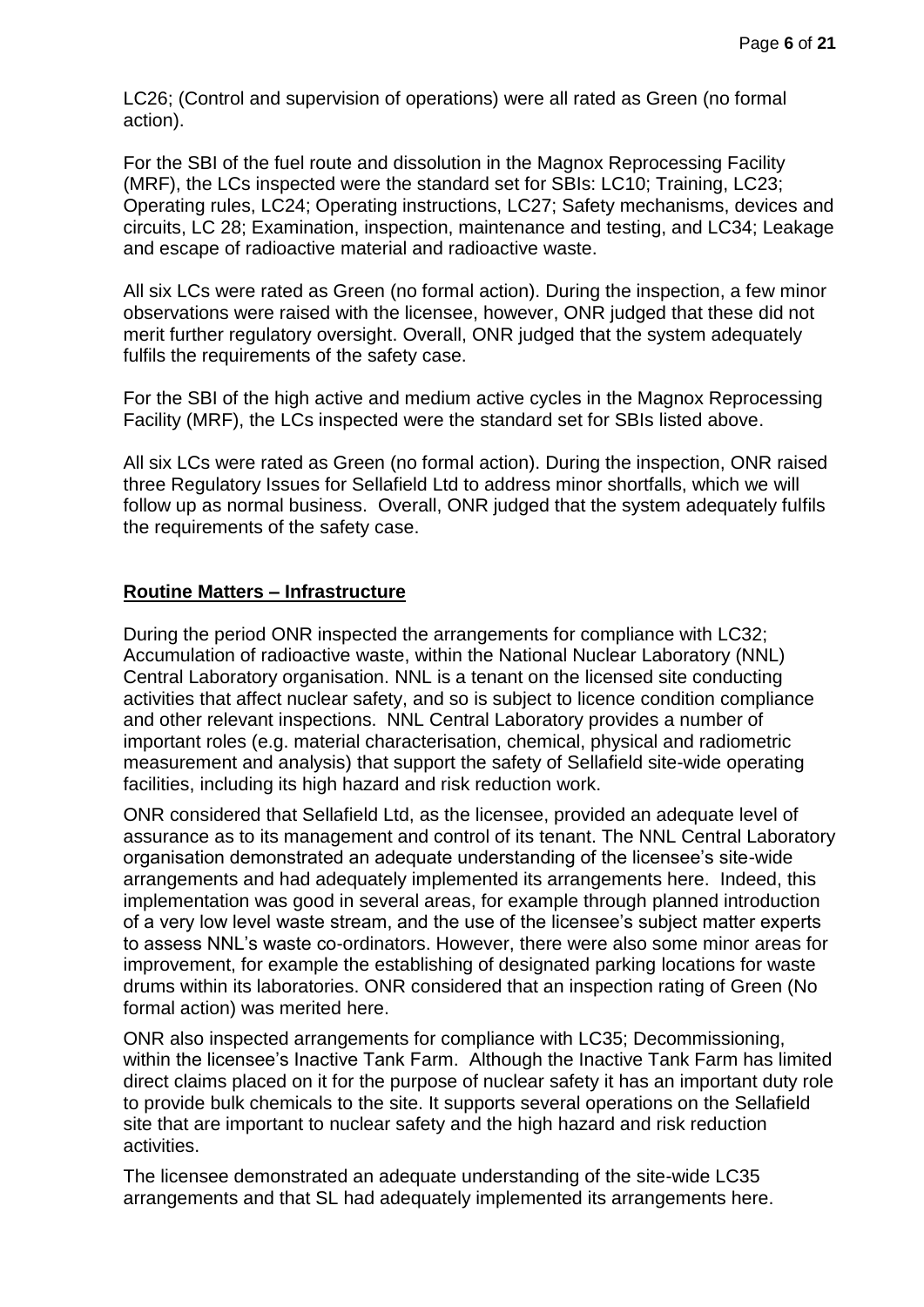Indeed, the implementation was good in several areas, for example through establishing an adequate understanding of its customer requirements. ONR considered an inspection rating of Green (no formal action) was merited here.

During the period ONR inspected arrangements for compliance with LC12; Duly authorised and other suitably qualified and experienced persons, and LC26; Control and supervision of operators, within the licensee's Analytical Services organisation. The organisation provides a number of important roles (e.g. material characterisation, chemical, physical and radiometric measurement and analysis) that support the safety of licensee's site-wide operating facilities, including its high hazard and risk reduction work.

The Analytical Services organisation demonstrated an adequate understanding of the site-wide LC12 and 26 arrangements and had adequately implemented the arrangements here. Indeed, the implementation was good in several areas, for example its arrangements for sealed sources in general. However, there were also some minor areas for improvement identified, for example the disposal of redundant and embargoed sealed sources. Overall ONR considered an inspection rating of Green (no formal action) was merited here.

ONR also conducted a System Based Inspection of the Licensee's steam generation facility. The Fellside Combined Heat and Power facility has an important duty role as it supplies process steam to a number of Sellafield site-wide operating facilities, including support to its high hazard and risk reduction work. Steam has an important safety function as it is used to transfer radioactive liquids via steam ejectors, as well as being used for heating and evaporation functions.

ONR established that LC34; Leakage and escape of radioactive material and radioactive waste, was not applicable to this System Based Inspection. ONR considered the implementation of the licensee's arrangements for LC10; Training, LC23; Operating rules, LC24; Operating instructions, LC27; Safety mechanisms, devices and circuits, and LC28; Examination, inspection, maintenance and testing was good in several areas. ONR considered inspection ratings of Green (no formal action) were merited for these conditions.

During the period ONR inspected arrangements for compliance with LC36; Organisational capability within the licensee's Resilience organisation. The Resilience organisation has an important role as it is responsible for the Sellafield Site-wide emergency arrangements. The licensee demonstrated an adequate understanding of its site-wide arrangements and had adequately implemented its arrangements here. Indeed, this implementation was good in several areas, for instance establishing external benchmarking of its subject matter experts, plus implementation of operational learning. However, there were also some areas for improvement identified, for example its application of the site-wide management of change arrangements. ONR considered an inspection rating of Green (no formal action) was merited here.

#### **Routine Matters – Special Nuclear Materials**

Within the Special Nuclear Materials Operating Unit (SNM OU), ONR carried out four planned Licence Condition Compliance Inspections within the wider OU and one Ionising Radiations Regulations 2017 (IRRs) Inspection within the Special Nuclear Materials (North) facility.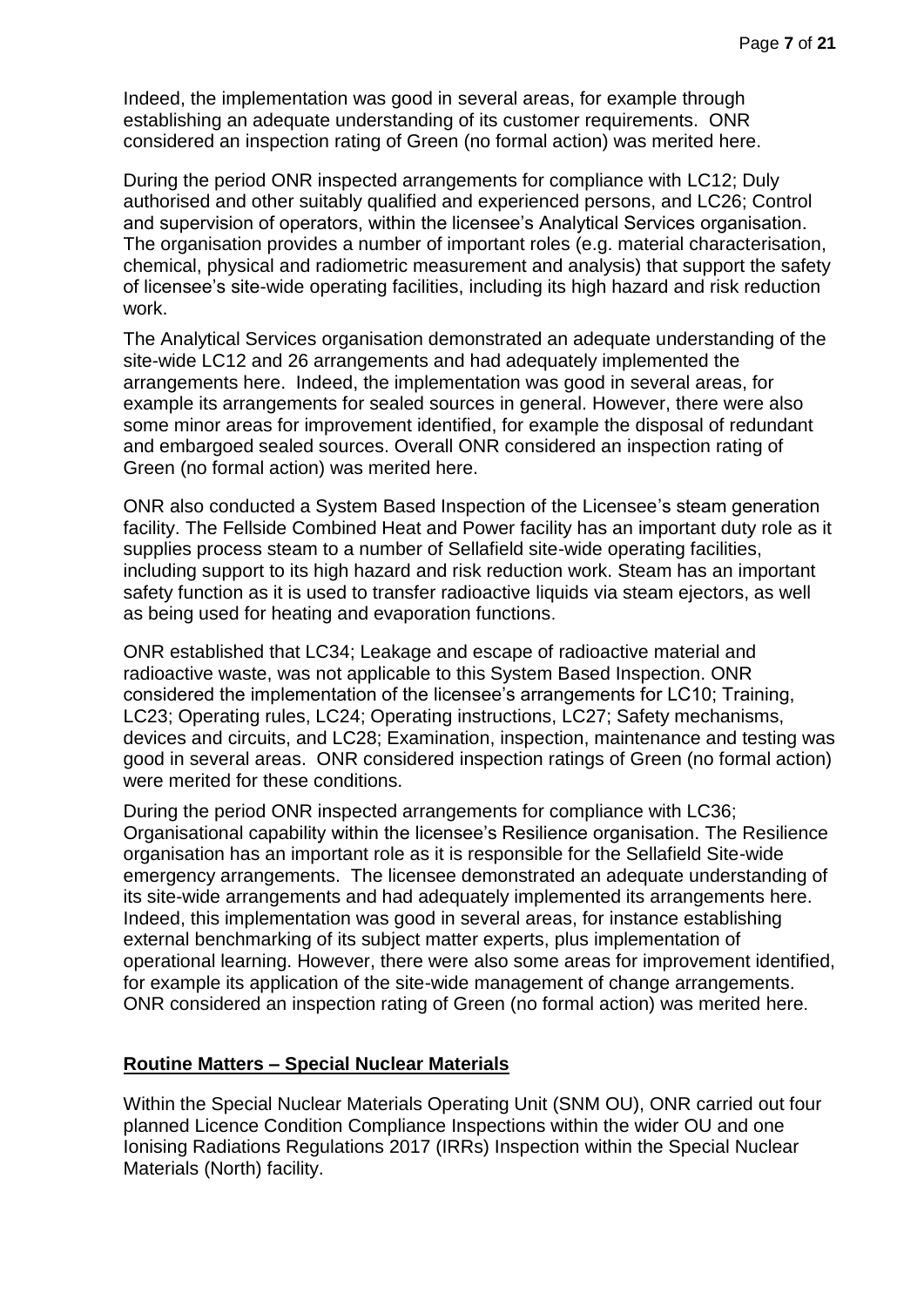For the planned compliance inspections, ONR judged that licensee compliance with LC27; Safety mechanisms, devices and circuits, LC28; Examination, inspection, maintenance and testing, LC12; Duly authorised and other suitably qualified and experiences persons and LC26; Control and supervision of operations, were adequate, and awarded Green (no formal action) inspection ratings.

For the IRRs inspection within the Special Nuclear Materials (North) facility, ONR judged compliance was also adequate, and awarded a Green (no formal action) inspection rating.

#### **Routine Matters – Decommissioning**

During this period, ONR undertook four planned Licence Condition Compliance Inspections against LC7; Incidents on the site, LC11; Emergency arrangements, LC25; Operational records, LC26; Control and Supervision of Operations and LC35; Decommissioning.

The LC7 planned inspection was carried out in the First Generation Magnox Reprocessing Plant stack demolition organisation. Here the facility's application of the Sellafield Ltd arrangements met our expectations and a Green (no formal action) inspection rating was awarded.

The LC11 planned inspection was carried out in the Active Handling Facility. Here the facility's application of the Sellafield Ltd arrangements met our expectations and a Green (no formal action) inspection rating was awarded. ONR nevertheless identified some minor improvements and has raised a Regulatory Issue to track the delivery of Sellafield Ltd's improvements.

The LC25 planned inspection was carried out in the Windscale Advanced Gas Cooled Reactor complex. Here the facility's application of the Sellafield Ltd arrangements met our expectations and a Green (no formal action) inspection rating was awarded. ONR nevertheless identified some minor improvements and has raised a Regulatory Issue to track the delivery of Sellafield Ltd's improvements.

The LC26 planned inspection was carried out in the Solvent Recovery Building. Here the facility's application of the Sellafield Ltd arrangements met our expectations and a Green (no formal action) inspection rating was awarded. ONR nevertheless identified some minor improvements and has raised a Regulatory Issue to track the delivery of Sellafield Ltd's improvements.

The LC35 planned inspection was carried out in the Pile Fuel Storage Pond. Here the facility's application of the Sellafield Ltd arrangements met our expectations and a Green (no formal action) inspection rating was awarded.

ONR also conducted a System Based Inspection (SBI) of the First Generation Magnox Storage Pond (FGMSP) Ventilation System. ONR considered this system meets the requirements of the safety case and awarded a Green (no formal action) inspection rating for five of the six standard SBI licence conditions. However, for LC 24; Operating instructions, ONR determined that application of the Sellafield Ltd arrangements did not our expectations and ONR is seeking improvement here. ONR has raised a Regulatory Issue to track the delivery of Sellafield Ltd's action plans to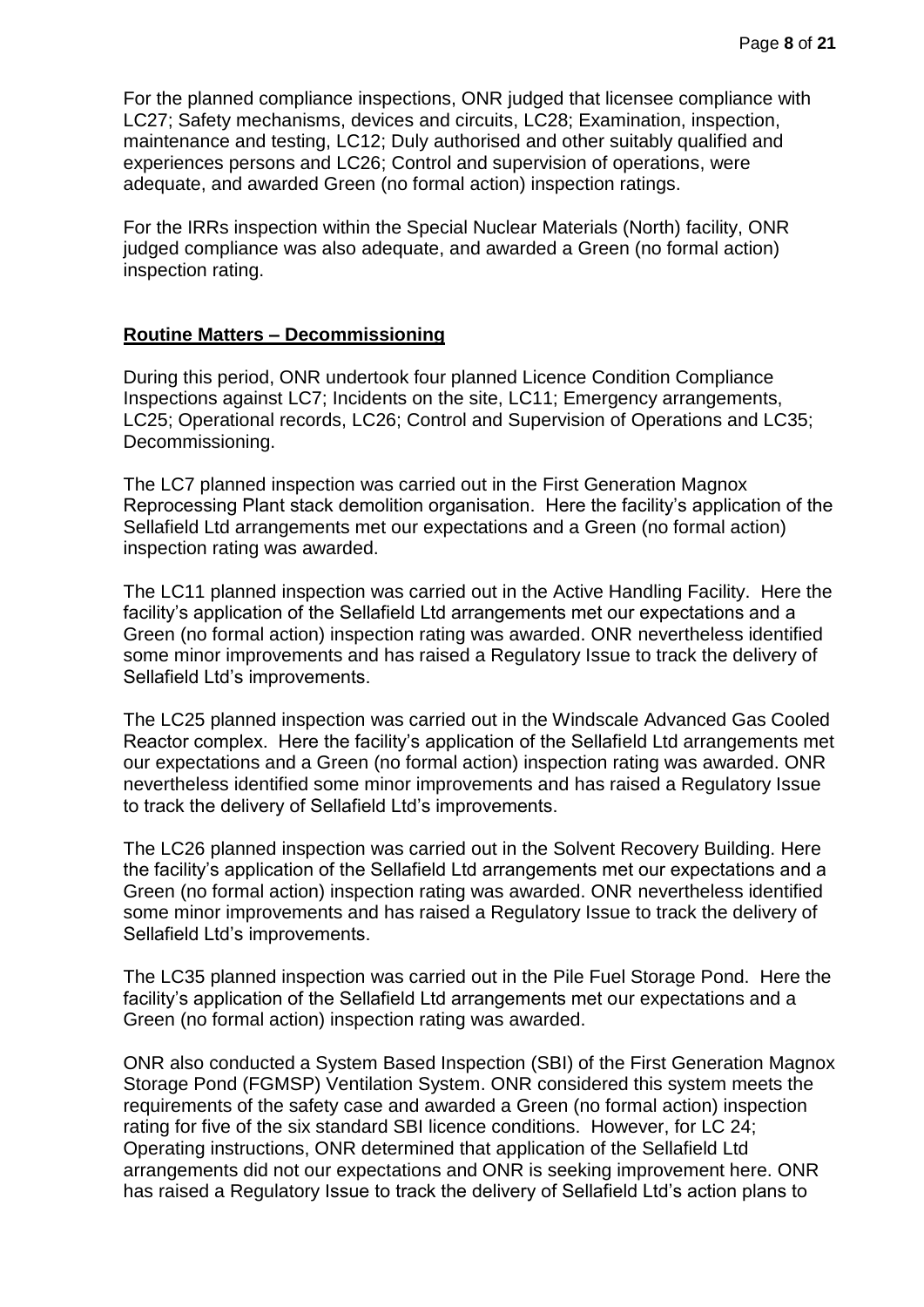address these identified shortfalls. In addition, ONR identified some minor improvements and has raised two additional Regulatory Issues to track the delivery here.

ONR also conducted a System Based Inspection (SBI) of the Magnox Swarf Storage Silo (MSSS) cooling system. ONR awarded a Green (no formal action) inspection rating for four of the six standard SBI licence conditions. However, for LC 27; Safety Mechanisms, devices and circuits and LC28; Examination, inspection, maintenance and testing, ONR determined that application of the Sellafield Ltd arrangements did not meet our expectations and ONR is seeking improvements here. ONR has raised two Regulatory Issues to track the delivery of Sellafield Ltd's action plans to address these identified shortfalls. In addition, ONR identified some minor improvements and has raised an additional Regulatory Issue to track the delivery of Sellafield Ltd's improvements. In summary, ONR determined that this area did not meet the requirements of the safety case, but we are satisfied that the appropriate regulatory response is to manage Sellafield Ltd back into compliance through the identified Regulatory Issues.

ONR attended regular quarterly meetings to review Sellafield Ltd's environmental, safety, health and quality performance. ONR considers that these meetings have provided a good forum for monitoring the performance of the decommissioning organisation and to discuss and agree actions to address any adverse trends in safety.

ONR noted two events involving items being dropped from the First Generation Magnox Reprocessing Plant stack demolition and the Pile 1 demolition projects. In addition, some areas for improvement were identified during the LC 26 inspection activities, all within the Remediation value stream. ONR has provided regulatory advice here and will continue to monitor the control of operations within these areas as part of normal regulatory business.

#### **Routine Matters – Operational Waste Facilities**

During this reporting period, ONR undertook planned compliance inspections in the Highly Active Liquor Evaporation and Storage (HALES) facilities, the High Level Waste Plants (HLWP) and the Remediation Operating Unit (OUs).

Within the HALES OU, ONR carried out four planned Licence Condition Inspections and one System Based Inspection (SBI). For the planned Licence Condition Compliance inspections ONR judged that licensee compliance with LC26; Control and supervision of operations, LC28; Examination, inspection maintenance and testing, and LC35; Decommissioning, met the required standard and ONR gave Green (no formal action) inspection ratings here.

For the LC11; Emergency arrangements, compliance inspection, ONR targeted the training requirements and associated records for the Emergency Duty Team (EDT). Under the route to competence initiative, Sellafield Ltd had introduced new Suitably Qualified and Experience Person (SQEP) role assessment specifications for each member of the EDT from 01 April 2018. Unfortunately a significant number of the EDT within the HALES OU had not completed all of the required training detailed in their new role. This shortfall applied to the majority of the EDT within HALES and numerous EDTs in other facilities across the site.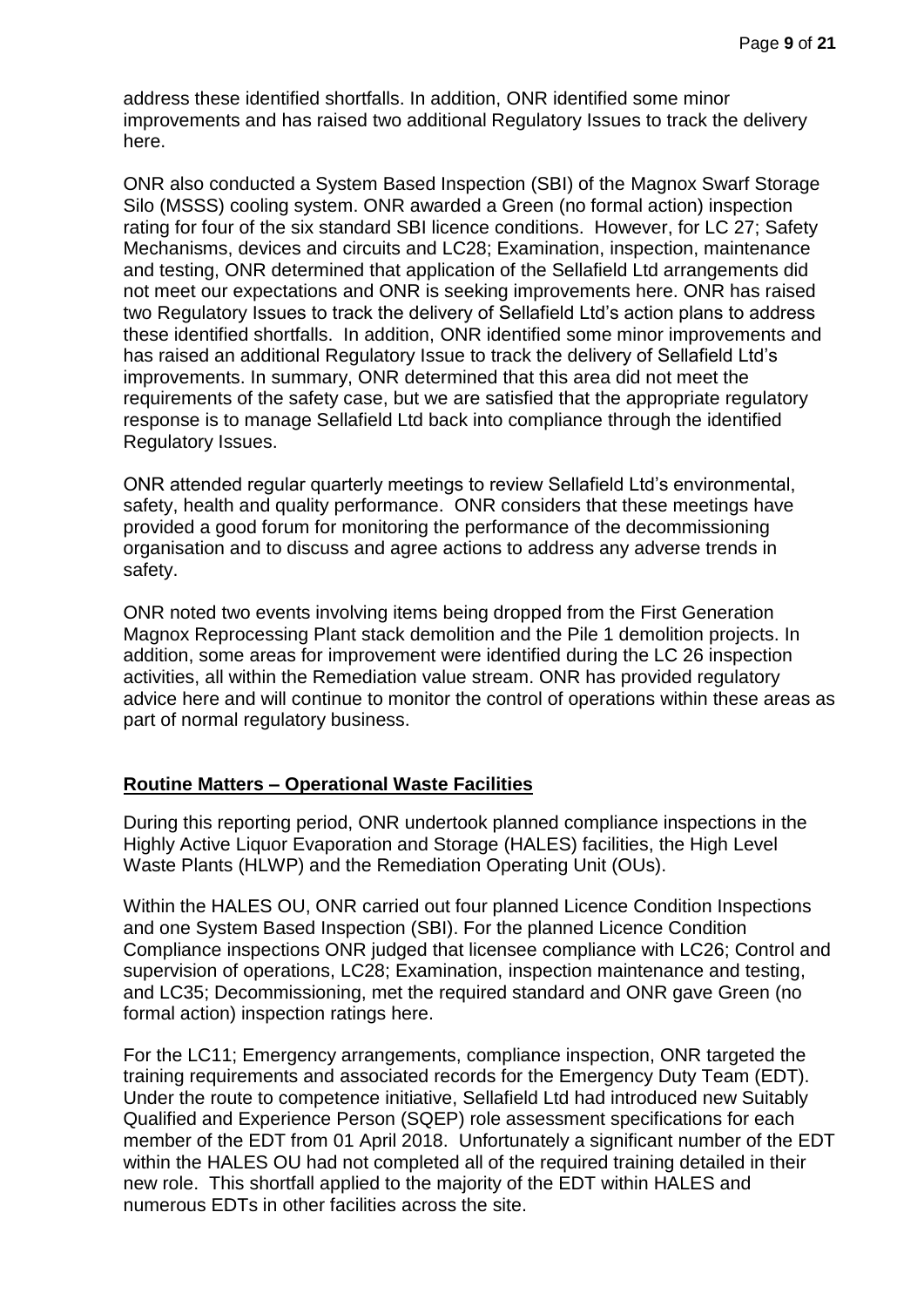Whilst there was no direct evidence to challenge the competence of the EDT, Sellafield Ltd had not met its legal requirements to fully implement this aspect of the site arrangements for compliance with LC11. ONR therefore judged that licensee compliance with LC11 was below the required standard and awarded an Amber (seek improvement) rating.

In light of this ONR sent a formal enforcement letter to the company seeking the necessary improvements. ONR considers that Sellafield Ltd has now responded appropriately to this enforcement letter, and reviewed all of the deployed EDT roles across the site and confirmed that these individuals are SQEP to undertake their individual roles in accordance with the written LC11 arrangements.

The LC26 compliance inspection was an unannounced compliance inspection and targeted the completion of operator safety rounds. As stated above ONR judged that licensee compliance with LC26; Control and supervision of operations, met the required standard and ONR awarded a Green (no formal action) inspection rating.

For the SBI of the HALES cooling system, ONR judged that the associated system met the requirements of the safety case, and rated five of the six standard licence conditions as Green (no formal action). LC34 was not deemed relevant to this SBI and therefore was not rated.

Within the HLWP OU, ONR carried out three planned Licence Condition inspections and one SBI. For the planned Licence Condition Compliance inspections ONR judged that licensee compliance with LC7; Incidents on the site, LC22; Modification or experiment on existing plant, and LC28; Examination, inspection, maintenance and testing met the required standard and ONR awarded Green (no formal action) inspection ratings here.

For the SBI of the HLWP cell shielding system, ONR judged that the associated system met the requirements of the safety case, and rated five of the six standard licence conditions as Green (no formal action). LC34 was not deemed relevant to this SBI and therefore was not rated.

Within the remediation OU, ONR carried out two planned Licence Condition compliance inspections. For these inspections ONR judged that licensee compliance with LC12; Duly authorised and other suitably qualified and experienced persons and LC26; Control and supervision of operations, met the required standard and ONR awarded Green (no formal action) inspection ratings here.

#### **Routine Matters – THORP**

Within this area of regulatory interest, which covers THORP and the Oxide Fuel Storage Group (OFSG), ONR carried out five planned Licence Condition compliance inspections, and one System Based Inspection (SBI). For the planned Licence Condition Compliance inspections ONR judged that licensee compliance with LC 7; Incidents on the site, LC 11; Emergency arrangements, LC 22; Modification or experiment on existing plant, LC 23; Operating instructions, and LC 36; Organisational capability, were all adequate and awarded Green (no formal action) inspection ratings.

The SBI was targeted at the two fuel storage ponds operated by OFSG. The SBI considered compliance against a standard set of LCs for SBIs: LC10; Training, LC23; Operating rules, LC24; Operating instructions, LC27; Safety mechanisms, devices and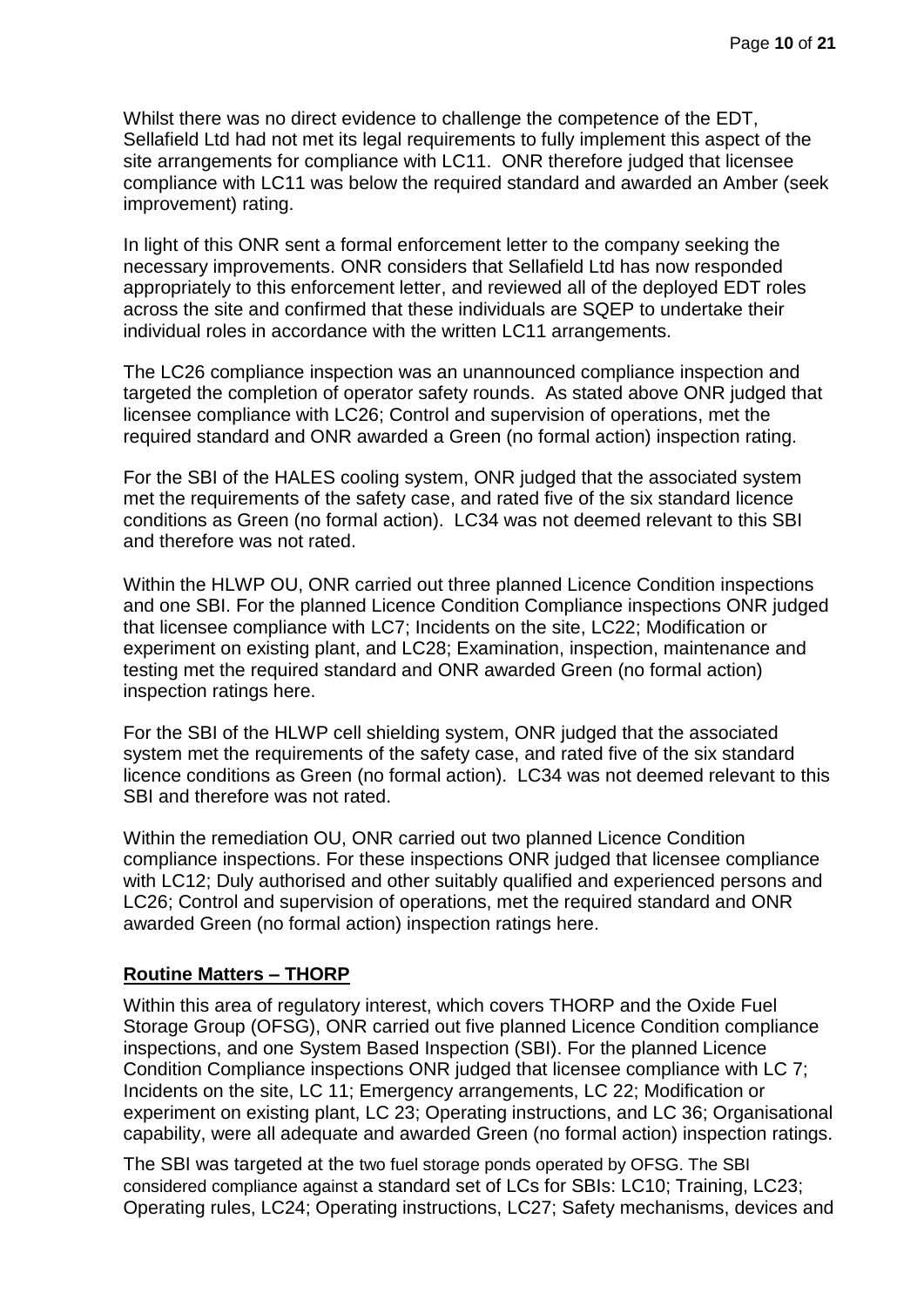circuits, LC 28; Examination, inspection, maintenance and testing, and LC34; Leakage and escape of radioactive material and radioactive waste. ONR judged compliance with five of the six standard licence conditions to be adequate. Hence those LCs were all rated as Green (no formal action). The exception was for compliance with LC 10; Training, for which ONR judged that there was a significant shortfall against relevant good practice. This related specifically to OFSG not being able to provide adequate records to demonstrate that all personnel who are required to compile and check Authorisation for Fuel Transfer documents (for conducting fuel moves within the site) had received a specific training package, which is necessary for compliance with local OFSG arrangements. Consequently, for this Licence Condition ONR awarded a rating of AMBER (seek improvement). Nevertheless, based on the evidence sampled the ONR inspectors judged that the plant operators and maintainers had in fact been adequately trained. Since the inspection, OFSG have now made the necessary improvements for demonstrating compliance with their arrangements under LC 10.

#### **2.2 Other work**

#### **Project Delivery sub-division**

The ONR Project Delivery sub-division regulates the programmes, projects and activities, associated with the delivery of high hazard and risk reduction on the Sellafield site. This includes projects in the legacy ponds, legacy silos, decommissioning, high level waste and infrastructure areas of the site. In addition to regulating these areas, the sub-division also has a number of improvement themes, aimed at encouraging Sellafield Ltd to accelerate risk and hazard reduction, namely;

- Prioritisation
- Use of resources
- Removal of blockers
- Removal of diversions and distractions
- Incentivisation
- Fit for purpose solutions
- Risk Appetite
- Communications

Key points from ONR's interventions with the licensee during this reporting period – 01 April 2018 to 30 September 2018 are described in the following paragraphs.

#### **Waste Handling Facilities**

Sellafield Ltd is progressing a number of new build and existing facility modification activities that will directly support waste retrievals from the legacy silos, (Magnox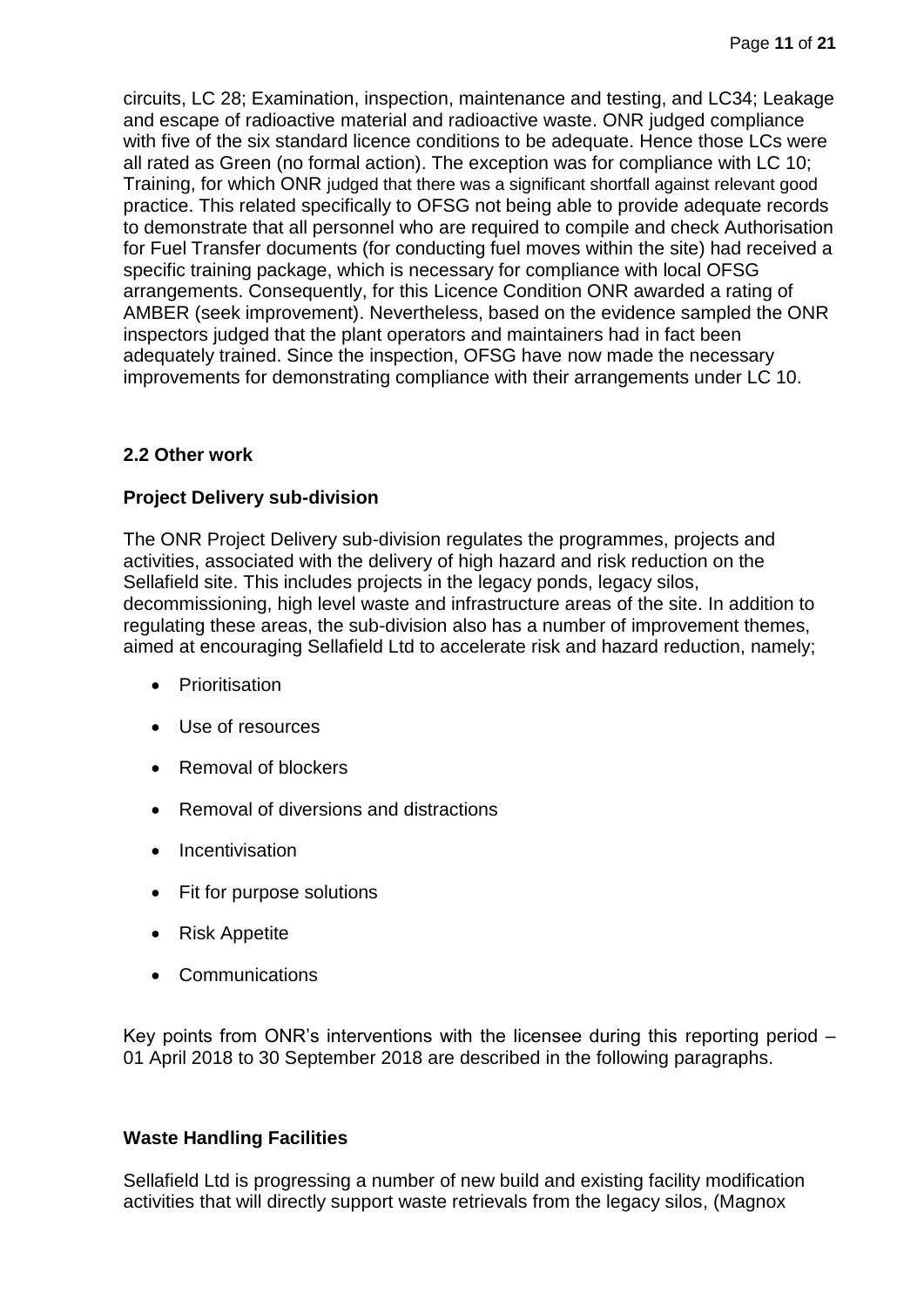Swarf Storage Silo (MSSS) and Pile Fuel Cladding Silo (PFCS)). ONR has engaged with Sellafield Ltd to gain regulatory confidence that these facilities can be delivered in time to meet the overall programme for timely, safe waste retrievals from these legacy silos. In particular, ONR has focussed on the Box Encapsulation Plant (BEP), Box Encapsulation Plant Product Store / Direct Import Facility (BEPPS/DIF), Waste Transfer Route (WTR), Silo Maintenance Facility (SMF), and other key waste retrieval and storage enablers. ONR's regulatory focus will continue in this area to ensure we have the necessary regulatory confidence in these aspects of Sellafield Ltd's hazard and risk reduction programmes.

#### **Infrastructure**

ONR continues to engage with Sellafield Ltd over the need to secure long term provision of analytical services for the Sellafield site. This is necessary to support the safety of ongoing operations, and specifically, hazard and risk reduction activities across the site. The project has recently completed the concept design phase and is preparing business case submissions for NDA and Government sanctioning purposes. ONR has also continued to engage with Sellafield Ltd to regulate the reduction of legacy waste presently stored within the existing Analytical Services facility. ONR has been encouraged that Sellafield Ltd continues to make significant progress in the removal of legacy wastes (both aqueous and solvent) from this facility.

During this reporting period ONR has continued a high level of focus on Sellafield Ltd's projects to deliver improved long term resilience of the site's utilities infrastructure. This includes upgrades and improvements to the site's electrical distribution, steam, compressed air, and water systems. In particular, ONR has maintained regular engagements with key managers within Sellafield Ltd and its partners to influence the timely provision of 'fit for purpose' solutions for new, major electrical and steam infrastructure projects, in line with long term site needs. ONR has noted continuing progress in line with Sellafield Ltd's declared plans.

#### **Decommissioning**

In November 2016 ONR issued Licence Instrument 910, agreeing to Sellafield Ltd's request to commence the demolition of the First Generation Reprocessing Plant stack. At the end of August 2018 approximately 45% of the planned demolition has been completed. ONR has stressed the importance of safe and secure, timely delivery of this project. On 09 May 2018 ONR carried out a planned unannounced inspection of Sellafield Ltd's control and supervision of operations (LC26) and confirmed that all the stack safety related operations are carried out under the control and supervision of suitably qualified and experienced personnel. A Green (no formal action) inspection rating was awarded. However, ONR raised a Regulatory Issue for Sellafield Ltd to make minor improvements in project record keeping and work site access control. We will monitor progress against this Regulatory Issue as routine regulatory business.

ONR continues to monitor closely the progress of work related to the demolition of the Pile 1 reactor chimney diffuser section. In July 2018 ONR issued Licence Instrument 508, agreeing to Sellafield Ltd's request to commence the erection of a tower crane adjacent to the reactor chimney to facilitate this demolition work. The tower crane, which has been manufactured specifically for this project, has now been fully erected. Operation of the tower crane requires further ONR agreement which is conditional on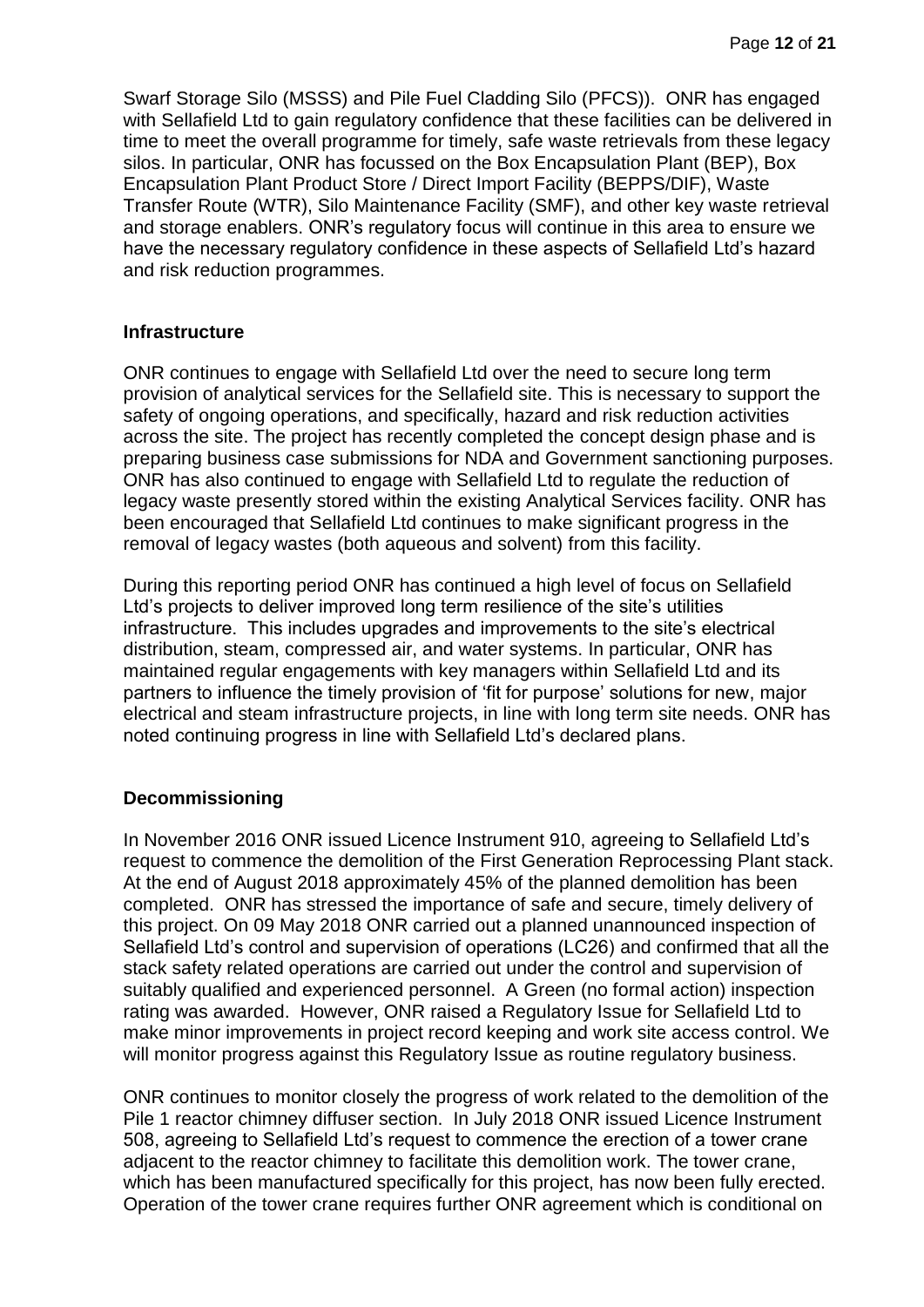Sellafield Ltd completing planned enabling works and documentation. ONR's assessment and engagement continues here. Demolition is presently scheduled by Sellafield Ltd to commence in the last quarter of 2018.

Sellafield Ltd's hazard and risk reduction strategy for the demolition of a legacy low active effluent treatment plant includes the transfer of residual flocculent for processing in an up-stream facility. ONR continues to monitor Sellafield Ltd's work to complete the design, manufacture, installation and operation of the transfer equipment; and ONR has introduced hold points into the licensee's programme to provide a degree of regulatory control here. Sellafield Ltd is required to provide ONR with an adequate safety justification to progress beyond these defined hold points.

#### **Pile Fuel Cladding Silo (PFCS)**

Within this reporting period, Sellafield Ltd has continued on-site construction work on the Waste Container Handling Area (WCHA), which is part of the PFCS Early Retrievals plant. This will eventually be used to export boxes filled with waste removed from PFCS compartment 5. The construction work is expected to be complete shortly.

ONR had granted permission for WCHA construction in late 2017, having assessed the Pre-Commencement Safety Report (PCSR) which provides the safety case for the operation of the Early Retrievals plant. During this assessment, ONR had identified some areas for improvement that we wished to see resolved prior to the next phase of construction: the installation of the Waste Retrievals Containerisation Area (WRCA). We have had a number of positive engagements with Sellafield Ltd and, following the submission of further safety case documentation to ONR, we are now satisfied that the necessary improvements have been achieved. Sellafield Ltd has now requested ONR's permission for WRCA installation and we expect to give our agreement to this activity shortly. We expect to see Sellafield Ltd undertake commissioning work on the WCHA and WRCA during 2019 with a view to starting the retrieval of waste thereafter.

ONR has been continuing to engage with Sellafield Ltd on proposals to change the limits and conditions associated with the oxygen levels permitted within the silo during active waste retrievals, in order to support future operations. Sellafield Ltd has supplied ONR with a number of safety case documents which we are currently examining. Sellafield Ltd has yet to make a formal request for amendment to the PFCS safety case here but, subject to the results of a number of commissioning tests on the WRCA, we expect that this request could be made in 2019.

#### **Magnox Swarf Storage Silo (MSSS)**

Sellafield Ltd has revised its strategy for preparation for waste retrievals from Compartment 10 (C10) within the MSSS. This will allow inactive commissioning of the Silo Emptying Plant (SEP2) to continue whilst parallel trace active commissioning work will commence on C10. Sellafield Limited currently considers that the overall date for commencement of waste retrievals remains at June 2019. ONR's granting of permission for this activity is dependent on Sellafield Ltd successfully completing SEP2 inactive and trace active commissioning.

Work on SEP2 continues to alternate between inactive commissioning and completion of plant modifications. ONR currently considers that the overall schedule for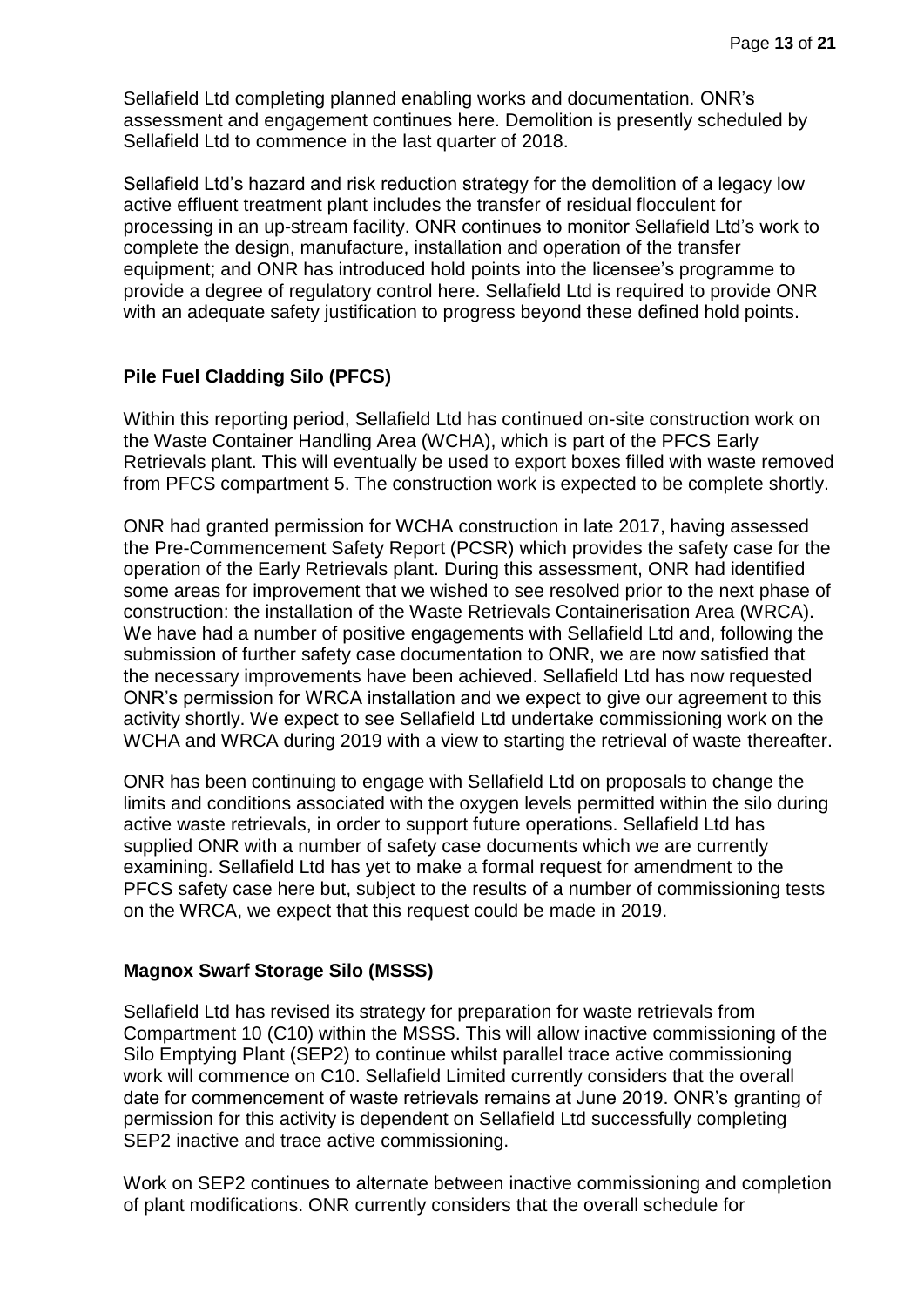availability of SEP2 is aligned with the expected availability of waste handling facilities being built or modified to accept MSSS retrieved waste. ONR recognises the complexity of SEP2 and continues to engage with Sellafield Ltd to secure regulatory confidence in the licensee's delivery plans.

Sellafield Ltd is also maintaining its programme of work to ensure that the building infrastructure is suitable and sufficient for the duration of the retrievals programme. ONR has now issued License Instrument number 512 giving permission to Sellafield Ltd to commence construction crane operations to support installation of new roof replacement modules on the MSSS.

#### **Special Nuclear Material Projects**

Through ONR's three Level 1 Regulatory Issues (i.e. ONR's highest level of issue) we continue to engage and influence the delivery of hazard and risk reduction activities regarding the Special Nuclear Material (SNM) facilities. Specifically, this includes asset care improvements on the First Generation Finishing Line (FGFL) facility and the delivery of capabilities to allow continued safe and secure storage of SNM.

With respect to FGFL asset improvement, Sellafield Ltd continues to make satisfactory progress on the civil, electrical and containment upgrade tasks having recently completed the required structural improvements to a pipe-bridge. Sellafield Ltd also continues to decommission the legacy Finishing Line 3 within the FGFL and decrease the risk posed by this legacy area.

As part of the consolidation of un-irradiated SNM from Dounreay to Sellafield we have granted permission for Sellafield to receive, handle and store the next (and final) phase of fuel sub-assemblies and have granted Licence Instrument 505 Agreeing to Sellafield Ltd's request to receive, handle and store the next phase of can shipments. We continue to engage and influence Sellafield Ltd to implement the capabilities required for the safe longer term storage (i.e. greater than 10 years) of this SNM inventory.

#### **Pile Fuel Storage Pond (PFSP)**

ONR's regulatory focus continues to be on the retrieval, removal and export of intermediate level waste and bulk sludge from this pond.

Following a series of plant interventions and assessment of the licensee's safety submission, ONR released the hold pint to grant permission to operate the 'knock out pot', which improves separation of debris from sludge retrieved from the pond. This enables Sellafield Ltd to increase the sludge feeds into the system for export to a more suitable storage facility, and further reduces hazardous inventory within the PFSP.

#### **First Generation Magnox Storage Pond (FGMSP)**

The ONR regulatory focus continues to be on the retrieval, removal and export of fuel, intermediate level waste, and bulk sludge from the pond.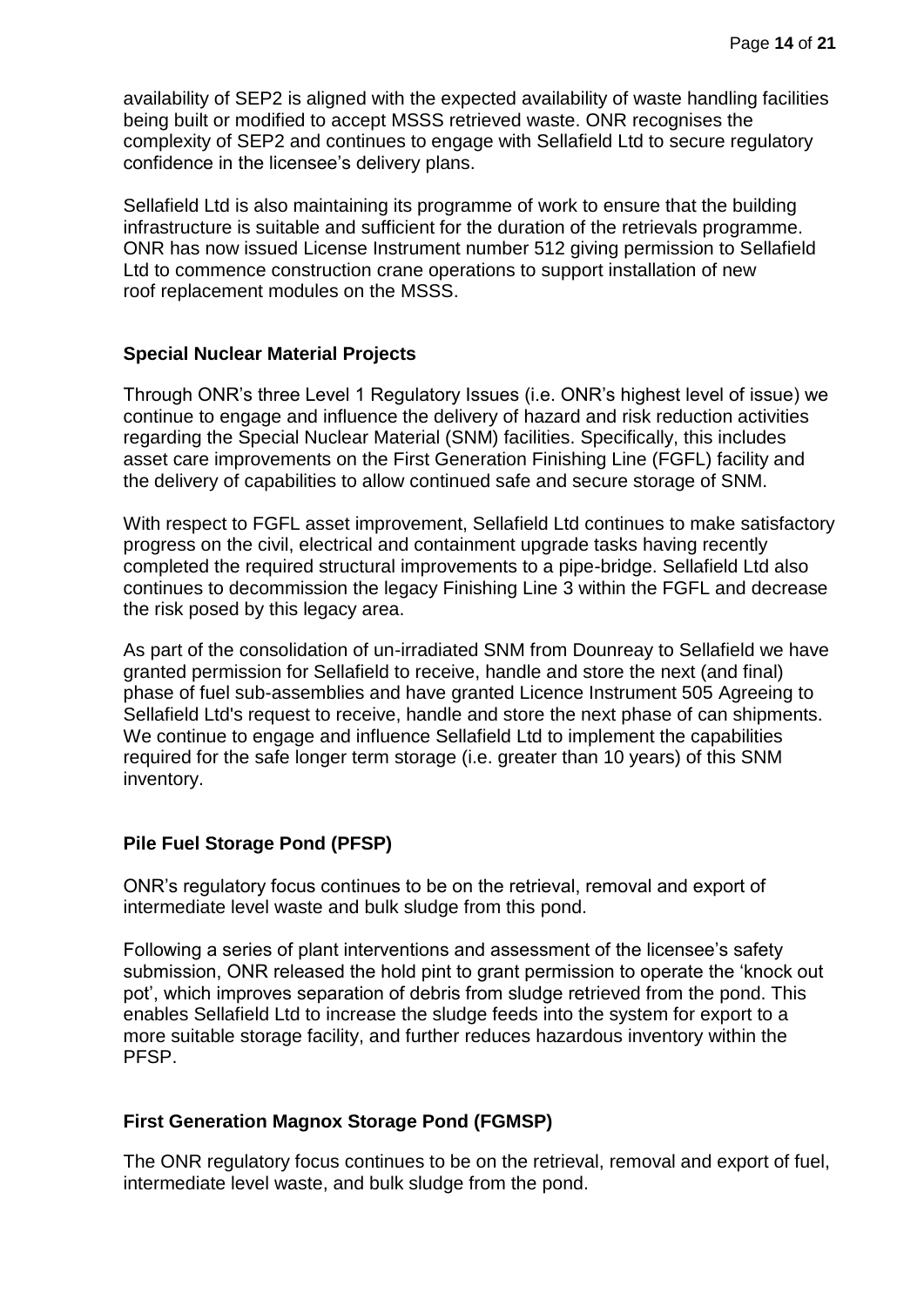Following a series of plant interventions and assessment of the licensee's safety submission, ONR released the hold point to grant permission to install and operate an in-pond manipulator. This provides Sort and Segregation capability within the pond to improve the consolidation and treatment of wastes for export. This enables Sellafield Ltd to improve characterisation and treatment of wastes and to open export routes for some of the legacy wastes.

A planned LC21; Commissioning, inspection was carried out in the First Generation Magnox Storage Pond (FGMSP) facility. This was targeted to support the assessment for active commissioning of the D-Bay sludge retrievals system. The facility's application of the Sellafield Ltd arrangements met our expectations and a Green (no formal action) inspection rating was awarded here. A number of minor actions were identified, which will be closed out as part of the assessment process prior to the permission being granted in due course. The assessment is now at an advanced stage and a decision whether to grant the permission will be made shortly.

Within this period Sellafield Ltd has continued to make progress in the key area of ONR focus to export hazardous inventory from this pond. Sellafield Ltd has exported 6 skips of solid fuel and U Bit Bins to a more suitable modern facility thereby ensuring safer interim storage. Sellafield has also consolidated further fuel ready for future export.

#### **Essential Operations Inspections**

ONR's regulatory strategy for Sellafield Ltd is focussed on stimulating, facilitating, and expediting safe and secure hazard and risk reduction. ONR has a number of planned interventions in place to ensure these activities are delivered safely and securely. There are also a number of supporting functions at the site that play a key role in delivering this hazard and risk reduction. ONR therefore, on occasions, undertakes interventions termed Essential Operations Inspections, to gain regulatory confidence that such supporting functions can safely and adequately facilitate sustained hazard and risk reduction activities on site. However, taking into account the range of supporting functions inspected and findings during previous years, ONR has taken the decision not to undertake any Essential Operations Inspections during the financial year 2018/19, and instead to prioritise inspector resource on the primary hazard and risk reduction project work.

#### <span id="page-14-0"></span>**3 NON-ROUTINE MATTERS**

#### **Non-Routine Matters - Corporate Inspection**

ONR followed up on a concern raised in July 2018 on proposed changes to Sellafield Ltd's arrangements for work delivery. ONR determined that there was substance to the concern raised and wrote to Sellafield Ltd in August 2018 seeking assurance over certain aspects of the proposed changes. We have subsequently met with Sellafield Ltd management here and will continue to engage going forwards.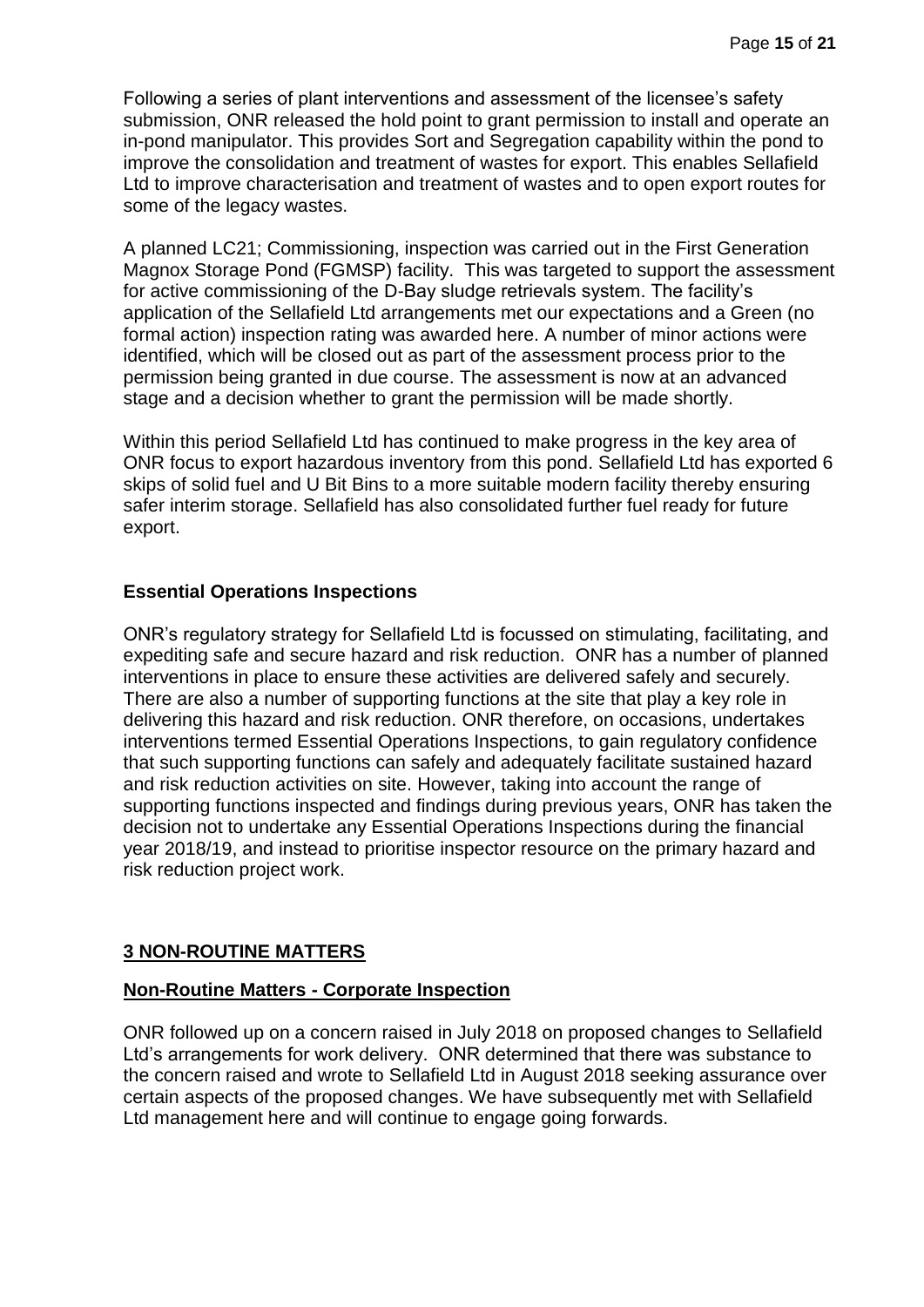#### **Non-Routine Matters - Conventional Health & Safety**

Legionella management across the Sellafield Ltd site has continued to remain a regulatory priority for ONR. An investigation into legionella management at the HALES facility has been completed and the investigation findings have been communicated to the site to inform management improvements. ONR continues to have oversight of legionella management arrangements to ensure risks are being effectively controlled.

Asbestos management across the Sellafield Ltd site also remains a regulatory priority for ONR. Sellafield Ltd are developing and implementing an asbestos strategy and action plan, to enable a site wide and prioritised approach to asbestos management. ONR will maintain focus on the implementation of the strategy and action plan to ensure timely implementation of the actions, and to ensure risks are being effectively controlled.

Sellafield Ltd moved from a Lower Tier to an Upper Tier COMAH establishment, due to a change in hazard classification of nitric acid, in September 2017. In accordance with the Control of Major Accident Hazard Regulations (COMAH) 2015, Sellafield Ltd are in the process of preparing a safety report which demonstrates the measures that are taken to prevent major accident hazards and to limit their consequences for human health and the environment. Discussion is continuing between the Competent Authority (jointly ONR and the Environment Agency) during the development of the report.

#### **Non-Routine Matters – Operational Waste Facilities**

During this period, ONR conducted follow-up enquiries on several minor events reported by Sellafield Ltd relating to operational waste facilities. Whilst none of these resulted in a judgement that further investigation was required, this regulatory interaction has led to a number of improvements in these facilities

#### **Non-Routine Matters – Infrastructure**

An ONR team of inspectors assessed compliance with LC11; Emergency arrangements, through the annual safety led on-site demonstration exercise, in July 2018. ONR concluded that the licensee had provided an adequate demonstration, and that it would have coped if this had been a real event. However, the demonstration highlighted a number of areas where improvement is required, and ONR issued a letter requiring the licensee to undertake a review that relates to these assessment findings. In addition, the licensee plans to conduct a partial re-demonstration of some elements of the exercise during October 2018, where some specific weaknesses were evident from our assessment.

During the period ONR also conducted follow up enquiries that relate to LC4; Restrictions on nuclear matter on the site. ONR concluded that the proportionate regulatory action was to issue a formal enforcement letter that required the licensee to undertake a review of the adequacy of its radioactive sealed sources control arrangements.

ONR is also presently undertaking follow-up enquiries regarding the loss of an electrical power supply cable to the Fellside area of the site, apparently caused by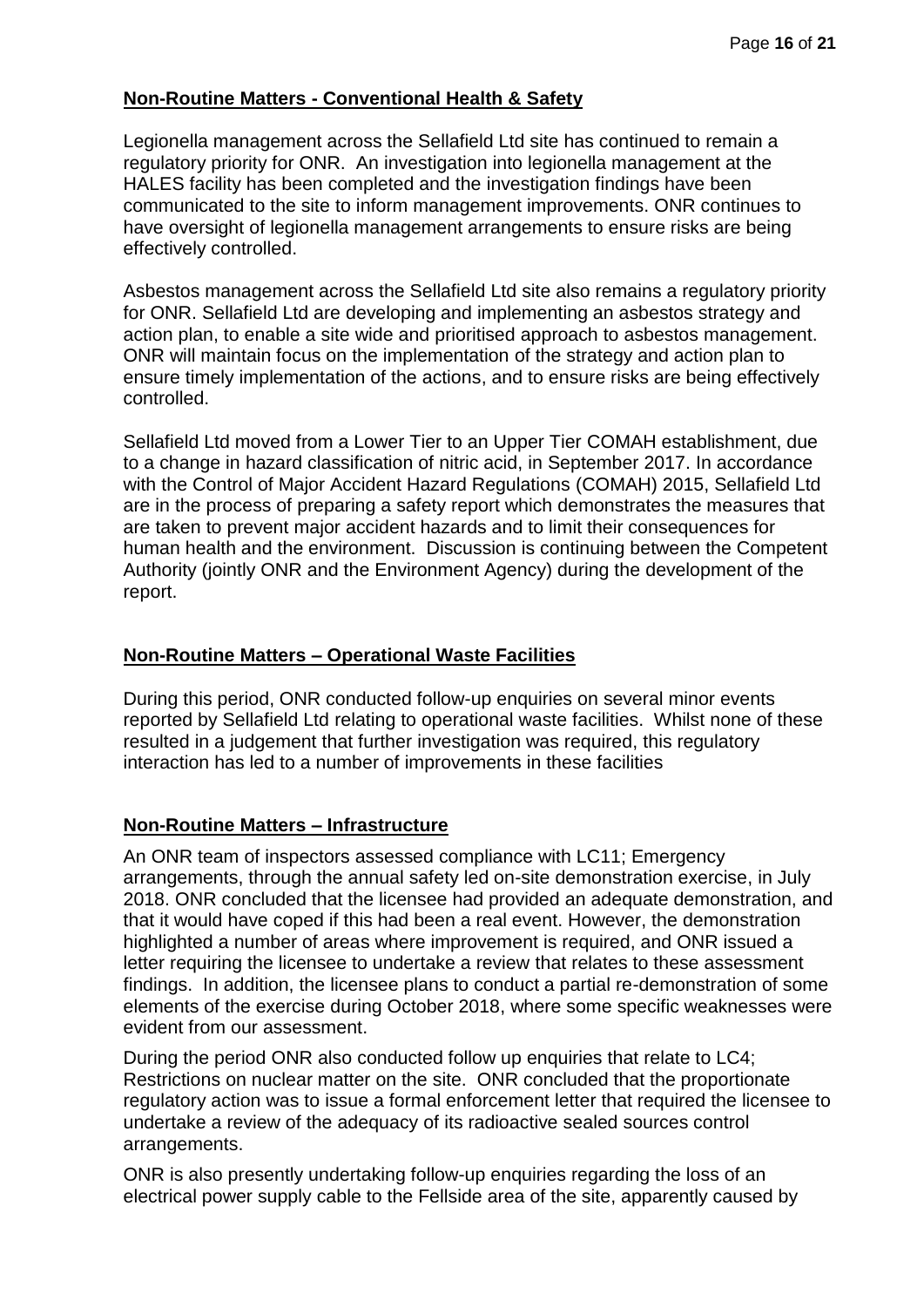construction related piling works. This incident caused disruption to the electrical supply across the site, although all plants and systems responded normally and there was no risk to the workforce or public. ONR has also engaged with Sellafield Ltd regarding the associated resilience of steam supply to the site, and we have been satisfied with the response here. We will continue to engage regarding this matter.

#### **Non-Routine Matters – Special Nuclear Materials (SNM)**

During the period of this report ONR conducted a follow up enquiry into an event relating to an electrical near miss within the Special Nuclear Materials North facilities.

Whilst the SNM OU Site Inspector concluded that the event itself did not meet the formal investigation criteria, the ONR Enforcement Management Model was used to determine the appropriate enforcement decision, which for these circumstances resulted in an enforcement letter. This letter required the licensee to undertake a review of its arrangements for electrical fuse box maintenance.

Also during this period, ONR conducted follow-up enquiries into several minor events reported by Sellafield Ltd in the Special Nuclear Materials Operating Unit. Following these enquiries ONR determined that no further regulatory action was necessary.

Additionally during the period of this report ONR brought a prosecution against Sellafield Ltd for breach of Health & Safety at Work etc. Act 1974, Section 2 (1), for a contamination event that took place in SNM (South). The matter remains subject to active court proceedings so ONR cannot comment any further at this stage for legal reasons.

#### **Non-Routine Matters – THORP**

In July ONR undertook follow-up enquiries into an incident reported by Sellafield Ltd relating to operations being undertaken in a plant room without an activity in air monitor being present. There had been no radiological exposure as a result of this incident and defence-in-depth remained in terms of other safety measures being available. However, ONR judged that the event was a challenge to nuclear safety and a breach of LC 27; Safety mechanisms, devices and circuits, which requires that "*The licensee shall ensure that a plant is not operated, inspected, maintained or tested unless suitable and sufficient safety mechanisms, devices and circuits are properly connected and in good working order."* 

To determine the appropriate enforcement decision ONR used our Enforcement Management Model, which for these circumstances resulted in an enforcement letter.

The enforcement letter actioned Sellafield Ltd to review the adequacy current arrangements for configuration control of Safety Mechanisms, Devices and Circuits within THORP, and to identify and implement any necessary improvements to the arrangements. SL has provided a timely response to this letter and we will monitor progress going forwards.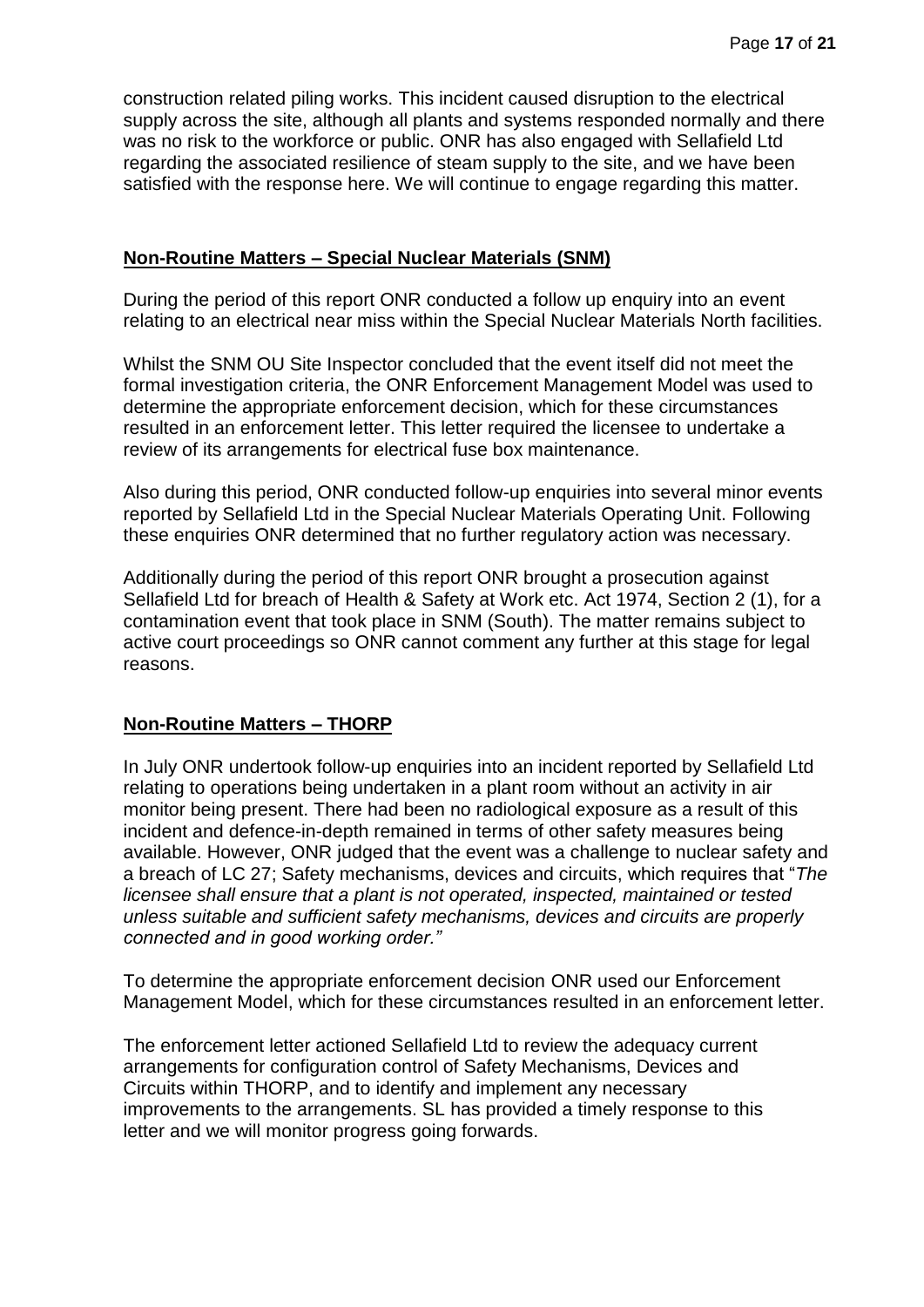#### **Non-Routine Matters – Decommissioning**

ONR has continued the intervention into shortfalls in the delivery of safety improvement projects by NNL in the Active Handling Facility, under the supervision and control of Sellafield Ltd. Our intervention highlighted a number of concerns in NNL's capability and capacity to deliver these safety improvement projects and, in the application of Sellafield Ltd's corporate arrangements for the supervision and control of NNL. ONR are routinely monitoring progress with the delivery of an action plan from NNL to address these shortfalls.

#### **Non-Routine Matters – General Permissioning**

Within this reporting period, ONR has released five hold points on modifications to various plants on Sellafield site. These include installation of Gamma monitors and detector heads in the rebuild pit for transport Cuboid flasks, ongoing management of Highly Active Liquor (HAL) stock / volume in accordance with Operating Rule (OR) 26, Waste Vitrification Plant (WVP) Lines 1 & 2 filter export route, Dragon waste to Magnox Encapsulation Plant, and installation of ZnBr window level detection system in the Active Handling Facility.

Of the above five projects, the re-instatement of the WVP Lines 1 & 2 filter export route from the filter cell is the most significant as it enables the backlog of the replaced contaminated filters to be cleared from the filter cell, which prevents it from impeding the normal operation of WVP.

ONR has also agreed to the ongoing management of HAL stock / volume in accordance with OR 26. Sellafield Ltd proposed to remove the hard limit on the total safe storage volume from OR 26 but still retain to the '1 in 6' spare capacity principle. This change has been made to provide flexibility regarding storage capacity going forwards, recognising that measures could be taken to increase the total capacity of the storage tanks. Any changes to the claimed total storage capacity will be subject to ONR oversight.

ONR's permissioning process continues to monitor Sellafield Limited's planned submissions in accordance with its Hold Point Control Plan, which forms part of its arrangements.

#### **Non-Routine Matters – Magnox**

ONR conducted follow-up enquiries on several minor events reported by Sellafield Ltd in the Magnox reprocessing, Magnox East River, and Calder Hall areas. None of the events warranted further investigation or resulted in any specific ONR enforcement activity.

During the previous reporting period, ONR conducted follow-up enquiries on several minor events reported by Sellafield Ltd in the Magnox Reprocessing Facility (MRF). This led to intelligence gained by ONR that a number of the minor events related to behaviours of individuals, some of whom were in leadership or supervisory roles. Sellafield Ltd had independently noted the apparent trend and already started to undertake a self-assessment using a number of data sources, prior to ONR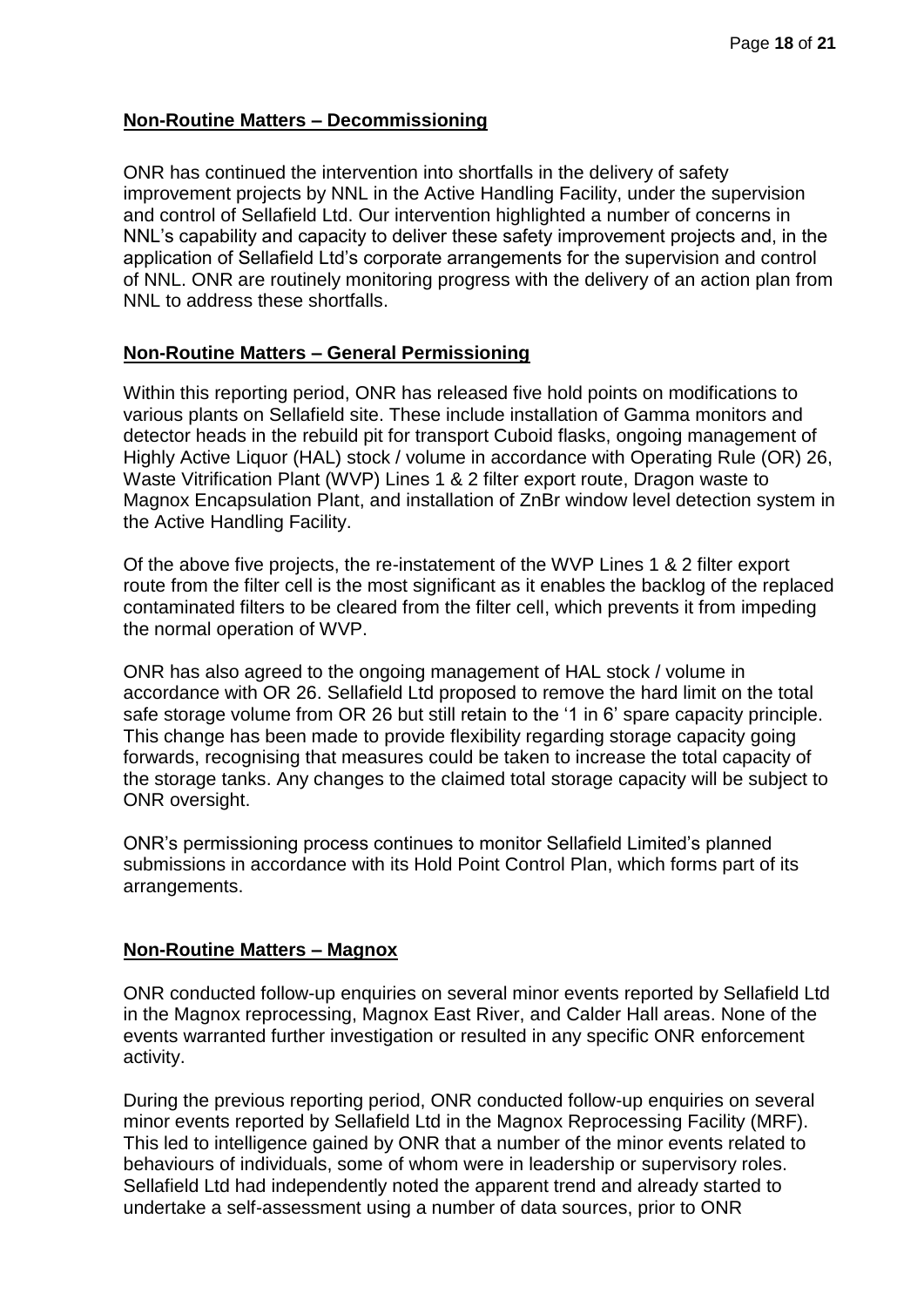engagement. Sellafield Ltd has responded positively to this situation and is implementing a number of initiatives to drive improvements to the nuclear professionalism of personnel, improving their safety culture. ONR is monitoring Sellafield Ltd's response and is content with initial indications of improvement, however, a Regulatory Issue has been raised to track progress and requiring Sellafield Ltd to provide evidence to ONR of longer-term embedding of changes.

During September, Sellafield Ltd undertook tests to identify the location of a small leak of activity from process vessels in MRF into a condensate stream. All safety systems worked as designed and ONR is satisfied that there was no risk to workers or the public. Sellafield Ltd has since entered into a periodic outage for the facility, during which time, in addition to planned examination, inspection, maintenance and testing within the facility, it will assess the condition and options regarding the affected part of the plant. ONR will undertake a readiness inspection prior to Sellafield Ltd restarting the facility and has placed a hold point on Sellafield Ltd, which prevents restart until ONR has sufficient confidence in the state of readiness following the outage.

#### **Non-Routine Matters – Periodic Review of Safety**

Sellafield Ltd's Periodic Safety Review (PSR) programme remains on schedule. The new arrangements are resulting in better attention being applied to those improvements which have the greatest impact on nuclear safety.

The THORP facility is currently moving towards the end of its operational life and parts of the facility are scheduled to transition from commercial operations into Post Operation Clean Out (POCO), shortly after the planned final fuel shearing operations in November 2018. ONR has continued to interact with Sellafield Ltd at an early stage on the THORP & Finishing Line 6 (FL6) POCO Event Driven Review (EDR). The interactions have included monthly progress updates and consideration of the processes being proposed to achieve POCO. ONR acknowledges the considerable progress that Sellafield Ltd has made in the period, but considers that the EDR has not yet developed far enough to provide adequate confidence in the proposed approach. However, Sellafield Ltd has developed and presented a credible plan for transitioning parts of the THORP & FL6 facility into POCO and we expect the necessary regulatory confidence will be generated as the plan is delivered.

ONR carried out a Licence Condition 15; Periodic review, inspection of the Solvent Treatment Plant to ensure that Sellafield Ltd has adequately reviewed the extant safety case and considered the capability of the facility to support future safe operations. ONR concluded that Sellafield Ltd has carried out an adequate Periodic Safety Review here.

ONR has continued to interact with Sellafield Ltd on a number of safety case initiatives to review the methodology, implementation, and adequacy of its arrangements in this respect.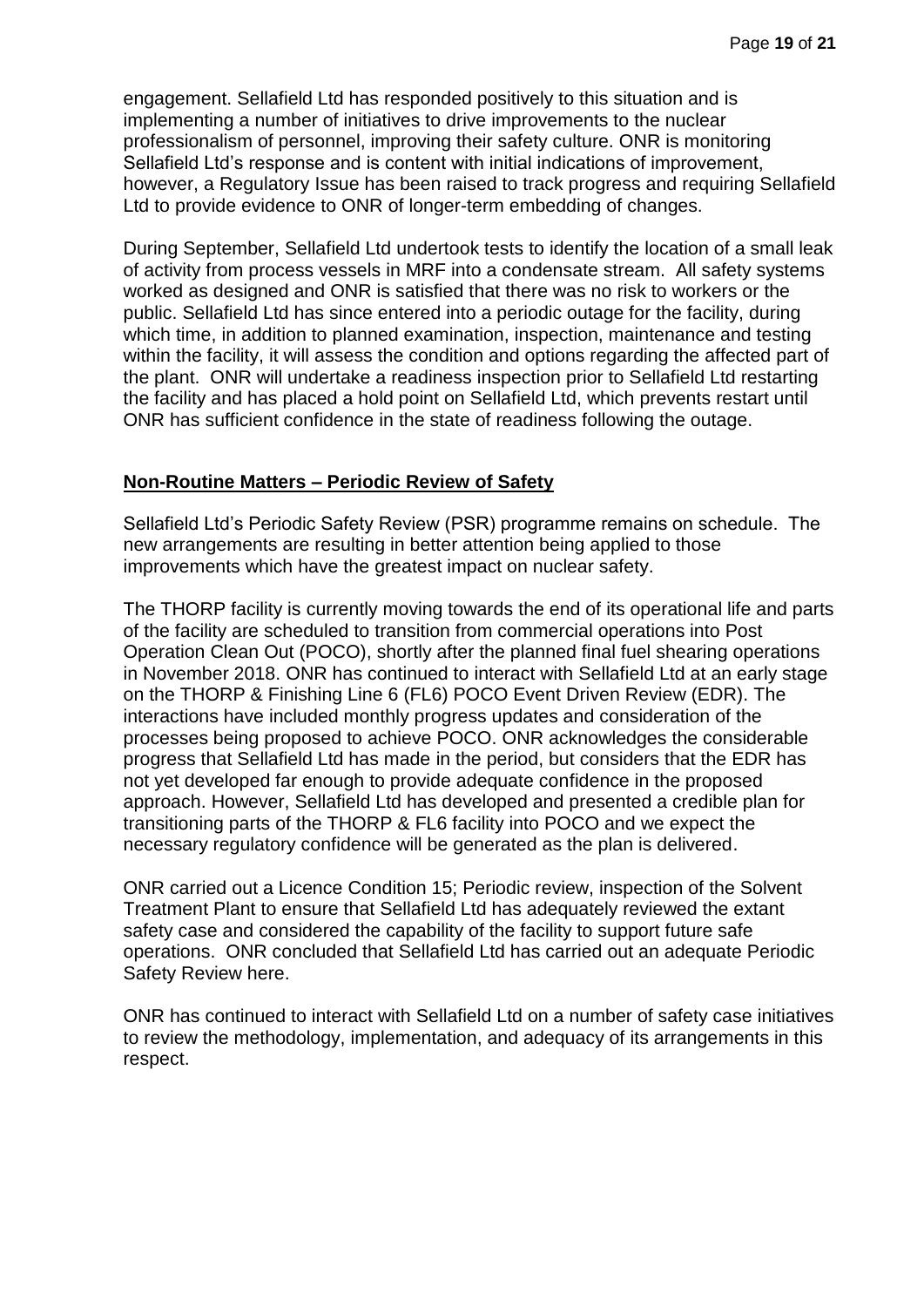## **4 REGULATORY ACTIVITIES**

## **Licence Instruments and Enforcement Notices Issued by ONR during this period**

| <b>Date</b> | <b>Type</b>               | <b>Ref No</b> | <b>Description</b>                                                                                                                               |
|-------------|---------------------------|---------------|--------------------------------------------------------------------------------------------------------------------------------------------------|
| 21/05/2018  | Agreement                 | 505           | Agreement to commence receipt,<br>handling and storage of Dounreay<br>'can packages'                                                             |
| 03/08/2018  | Agreement                 | 507           | Commissioning of the WVP filter<br>export route                                                                                                  |
| 17/07/2018  | Agreement                 | 508           | Decision on Sellafield Limited's<br>Category A submission requesting<br>permission to erect a tied tower crane                                   |
| 29/03/2018  | Agreement                 | 509           | Agreement to implementation of<br><b>Active Commissioning and Operation</b><br>of the First Extension Liquor Activity<br><b>Reduction System</b> |
| 20/08/2018  | Withdrawal of<br>Approval | 511           | Withdrawal of Approval Issued under<br>LC 15(3)                                                                                                  |
| 20/07/2018  | Agreement                 | 512           | <b>MSSS Roof Replacement -</b><br>Agreement to implement Category A<br><b>Crane Proposal</b>                                                     |
| 05/09/2018  | Approval                  | 513           | <b>Nuclear Safety Committee Approval</b><br>under LC13(3)                                                                                        |
| 05/09/2018  | Approval                  | 514           | <b>Nuclear Safety Committee Approval</b><br>under LC13(12)                                                                                       |

Reports detailing the above regulatory decisions may be found on the ONR website at [http://www.onr.org.uk/pars/.](http://www.onr.org.uk/pars/)